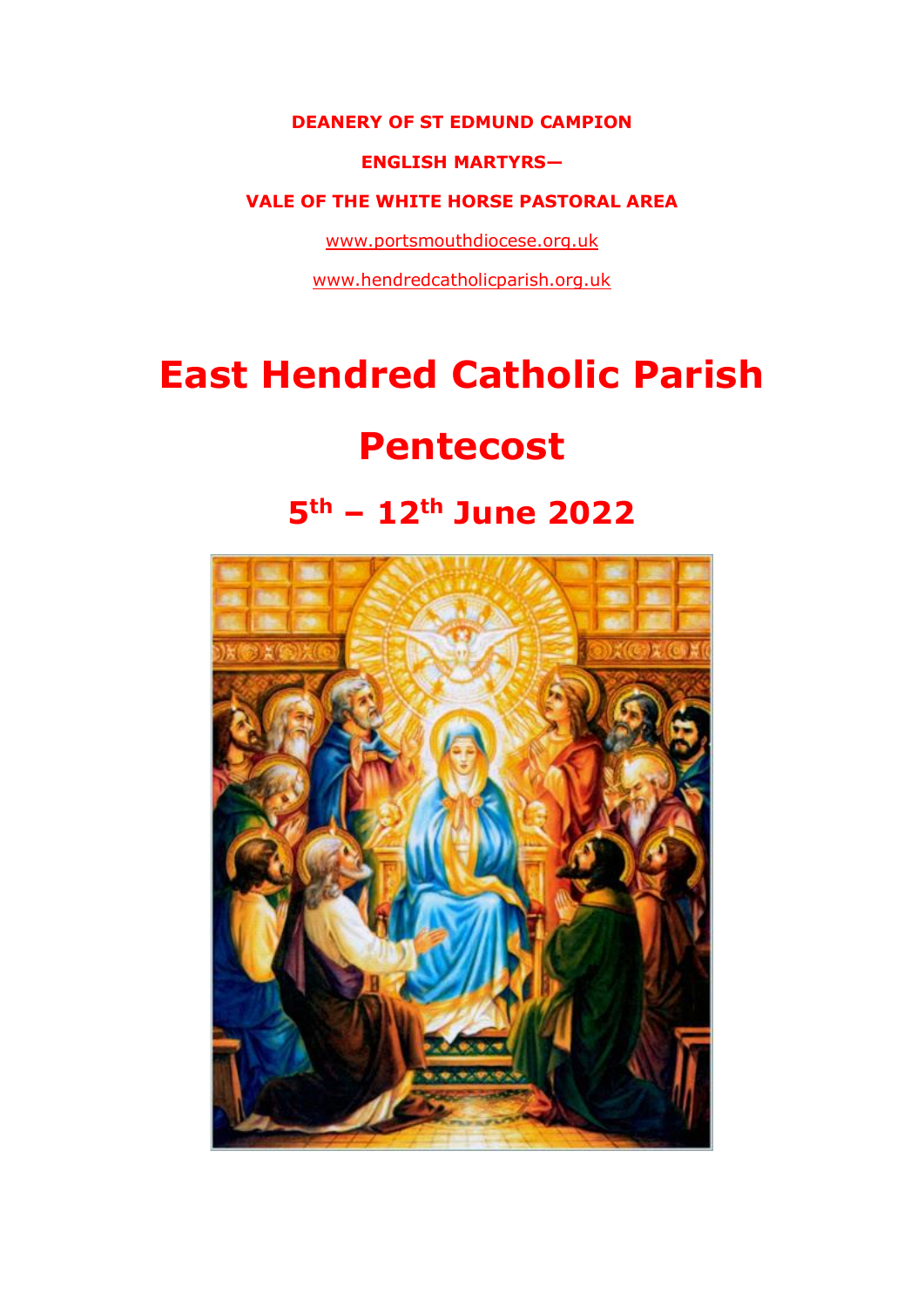## **Reflection** *Pentecost*

**PENTECOST** presents us with a whole set of images, compelling ideas. The Holy Spirit, the Wind and Breath of God, filling the Upper Room…. The flames of fire descending on the heads of the apostles….The gifts of languages, enabling people from all over the known world, to understand the words of the Gospel…. The apostles, emerging from their timid hideout behind locked doors, emboldened to preach and teach and heal, to confound and console and comfort…. It is the birthday of the Church, the day on which it its divine energy is unleashed in the wider community. There is more traditional imagery around today. The white flowers of Whit Sun – White Sunday, the day for Confirmations. The Jewish feast of *Shavuot* – fifty days after the Passover (so, what we call Pentecost). On *Shavuot* the Giving of the Torah is commemorated and the Ten Commandments are solemnly read. The Jewish Pentecost at the time of Jesus was also a celebration of water, in a land in which neither irrigation nor adequate drinking water could be taken for granted. The great water pots of Pentecost were a reminder that water – symbolising the Holy Spirit – is a divine gift. When it is full to overflowing, so is God's Spirit in our hearts and lives.

The feast tells the story very simply and effectively. What we need to do is to allow the images and compelling ideas to refresh and irrigate our own lives and the life of the Church locally. The Holy Spirit, the Breath of God, the gift of communication, the courage the energy, the white flowers of Spring, the delight in the Law of God, the fonts and water pots overflowing, the joy of the Gospel. It is all here for us to be and become, in the words of Sherry Weddell, 'Intentional Disciples', not people who happen to believe in God, in the balance of probabilities, or who think of Christianity as just decent behaviour. We need to constantly relearn to pray and celebrate, to radiate joy and hope, to live for others and to the glory of God.

May we share again the Springtime of God's love and bring fresh life and energy to our Christian living, through the grace and power of God's Holy Spirit. 'Come Holy Spirit, fill the hearts of your faithful and kindle in them the fire of your love. Send forth your Spirit and they shall be created. And You shall renew the face of the earth.'

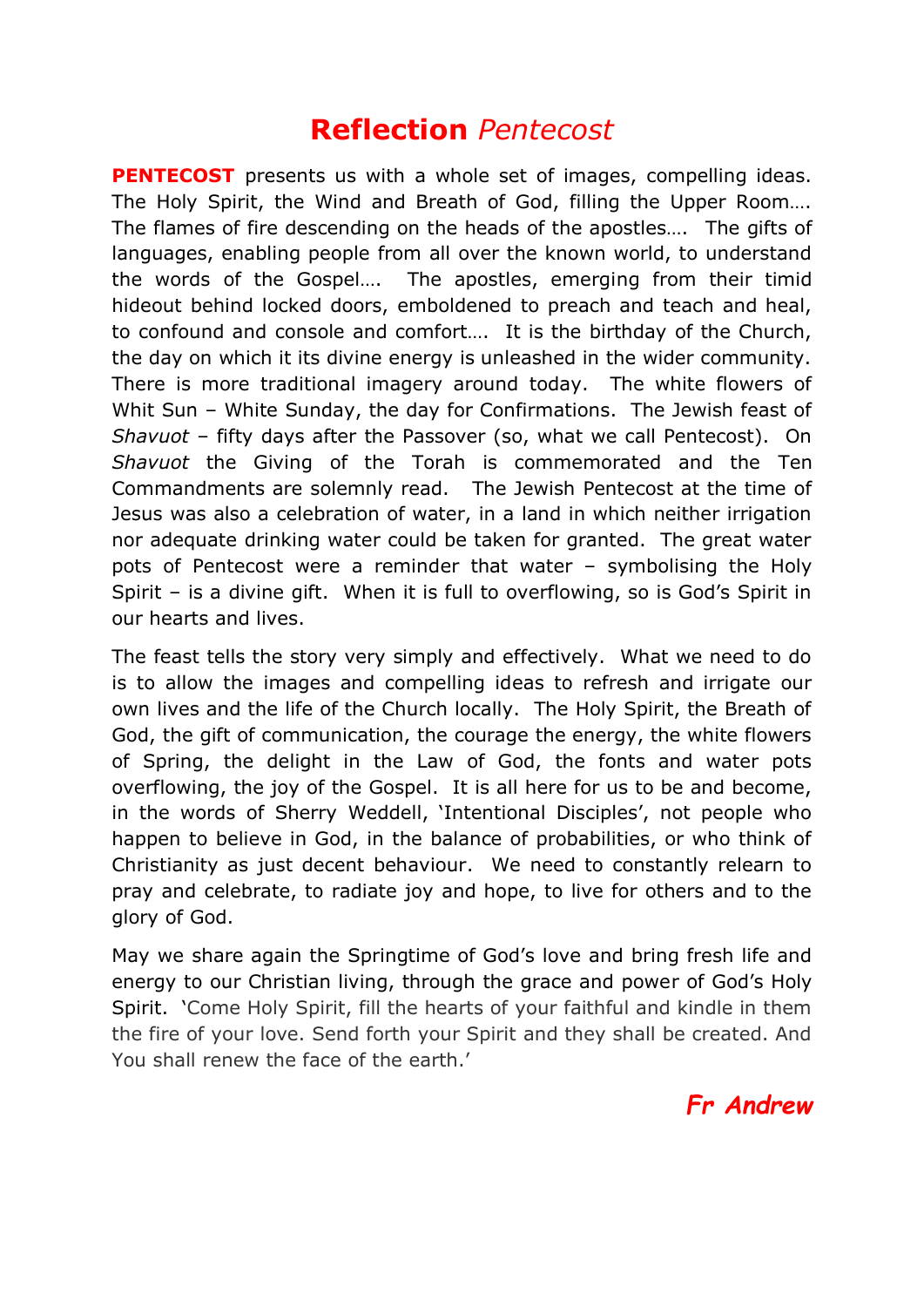# **THE WEEK OF PENTECOST**

# **5th – 12th June 2022**

*All masses live-streamed* [www.churchservices.tv/easthendred](http://www.churchservices.tv/easthendred) *please book for Sunday masses:*[hendred@portsmouthdiocese.org.uk](mailto:hendred@portsmouthdiocese.org.uk)

*Church is open from 9am until late afternoon*

| <b>TRINITY SUNDAY</b><br>$12th$ June               | <b>No Mass</b><br>$9.30$ am                          | <b>Parish Mass</b>                                   | [White]<br>Pro populo                                                                               |
|----------------------------------------------------|------------------------------------------------------|------------------------------------------------------|-----------------------------------------------------------------------------------------------------|
| Friday 10th June<br>Saturday 11 <sup>th</sup> June | Of the Holy Spirit<br>8.30am<br>St Barnabas, Apostle | Holy Mass                                            | [Red]<br>FM Eddie Reevey 1999<br>[Red]                                                              |
| Thursday 9th June                                  | 9.15am                                               |                                                      | Our Lord Jesus Christ, the Eternal High Priest [White]<br>Holy Mass St Amand's School Intentions    |
| Wednesday 8 <sup>th</sup> June                     | Of the Holy Spirit<br>9.15am                         | Holy Mass                                            | [Red]<br>FM Millie Charlton 1999                                                                    |
| Tuesday 7 <sup>th</sup> June                       | Of the Holy Spirit<br>9.15am                         | <b>Holy Mass</b>                                     | [Red]<br>FM Dolly Boyce 1999                                                                        |
| Monday 6 <sup>th</sup> June                        | $9.15$ am                                            | <b>Holy Mass</b>                                     | Readings for Ordinary Time Week 10, Year 2<br>The Blessed Virgin Mary, Mother of the Church [White] |
|                                                    | 11.15am<br>12 noon<br>6pm                            | <b>Holy Mass at St Patrick's</b><br><b>Holy Mass</b> | Ecumenical Service Poplars' Field                                                                   |
| <b>PENTECOST</b><br>5 <sup>th</sup> June           | 9.30am                                               | <b>Parish Mass</b>                                   | [Red]<br>Pro populo                                                                                 |

#### **CONTACT DETAILS**

**Fr Andrew:** 01235 835038 or 07976 437979

[aburnham@portsmouthdiocese.org.uk](mailto:aburnham@portsmouthdiocese.org.uk)

[office@hendredcatholicparish.org.uk](mailto:office@hendredcatholicparish.org.uk) is monitored by the Parish Secretary.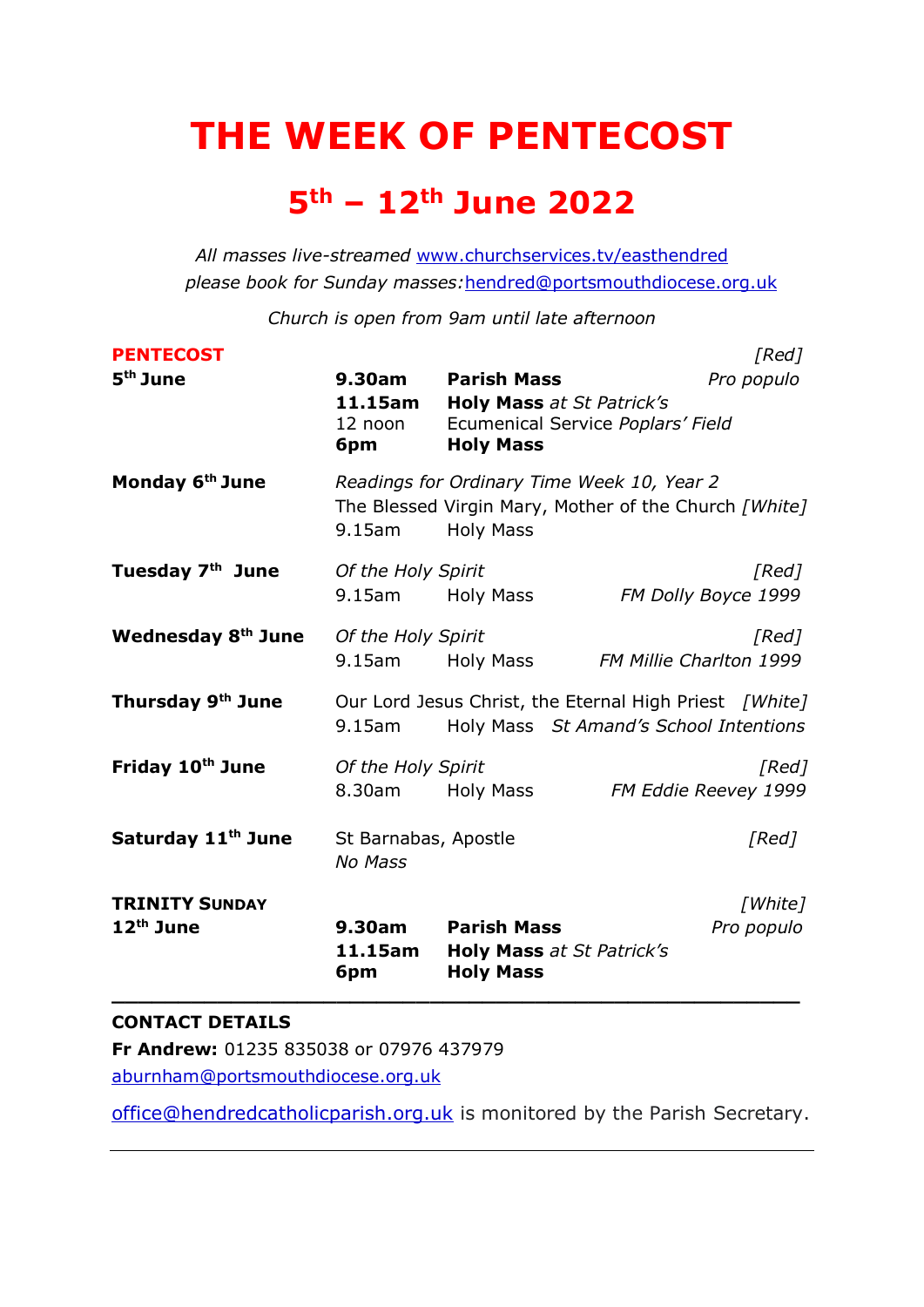# **FOR YOUR PRAYERS**



## **HOLY FATHER'S JUNE PRAYER INTENTION**

We pray for Christian families around the world; may they embody and experience unconditional love and advance in holiness in their daily lives.

### **DIOCESAN PRAYER INTENTION**

| Monday 6 <sup>th</sup>    | Diocesan Team for Dialogue with Sectors             |
|---------------------------|-----------------------------------------------------|
| Tuesday 7 <sup>th</sup>   | Parish Prayer Groups                                |
| Wednesday 8 <sup>th</sup> | Community of St William of York, Reading            |
| Thursday 9 <sup>th</sup>  | Community of St Colman, Cosham; Community of St     |
|                           | Columba, Bridgemary; Chapel of St Thomas More, Park |
|                           | Place, Wickam; Work of Park Place Pastoral Centre,  |
|                           | Knights of St Columba                               |
| Friday 10 <sup>th</sup>   | Community of Corpus Christi, North End              |
| Saturday 11 <sup>th</sup> | <b>St Barnabas Society</b>                          |
|                           |                                                     |

## **THE SICK AND THOSE IN NEED**

Baby Martha, Sid Wallace, Diana France, John Castle, Petal Connell, Daniel Cuevas, John Stringer, Louise Woodhouse, Mary Wallace, Brenda Paddon, Karen Greig, Mary McNichol, Elizabeth Gunn, Des McNichol

## **THE FAITHFUL DEPARTED**

*Week 5th - 11th June:* Edward Purcell, James George Goodman, Philip Dearlove, John Joshua Eyston, Kitty Connolly, John Dixie, James Higgins, Captain George Edward Eyston, Mary Moore.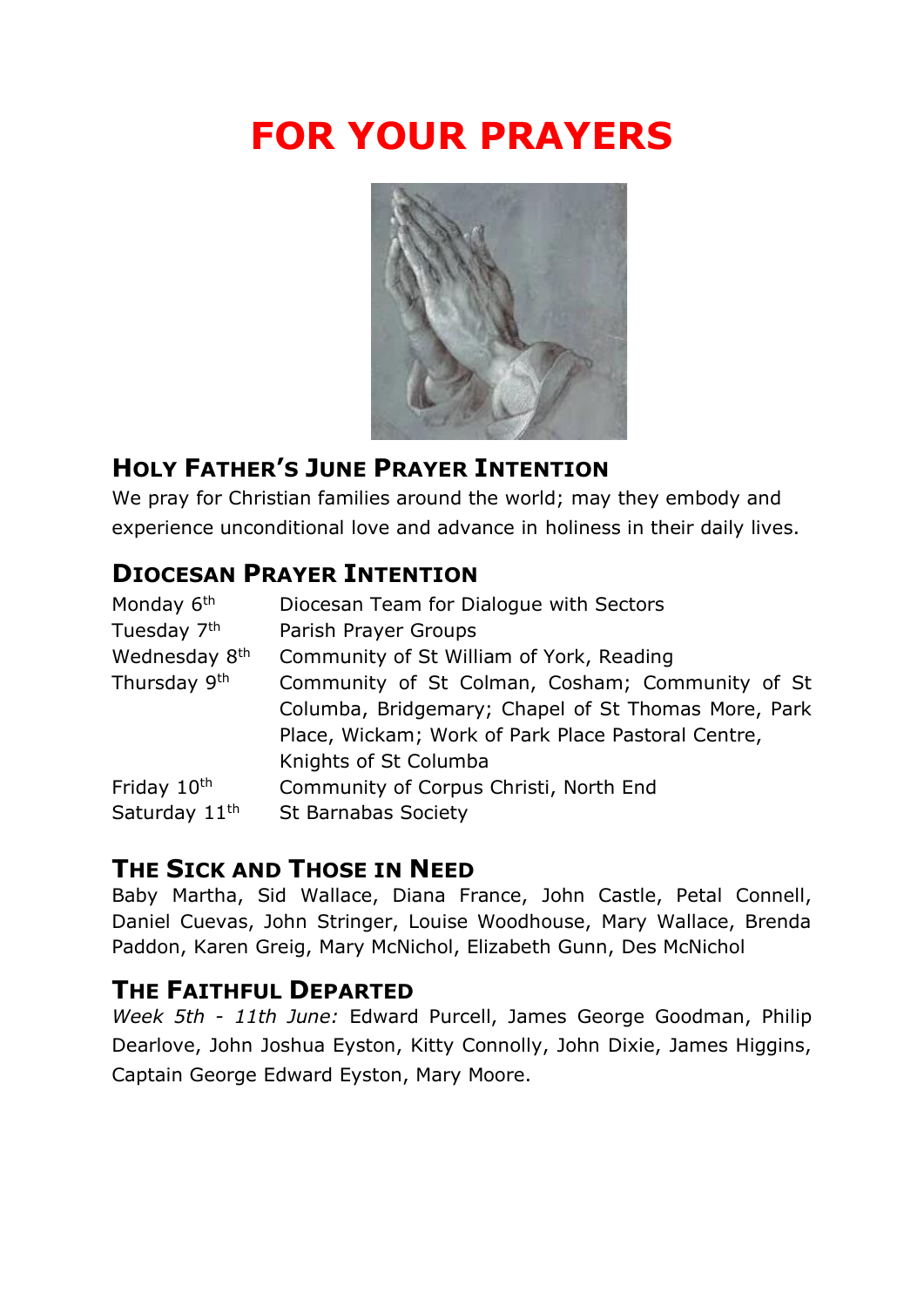# **CHILDREN'S CHURCH**

**WE ARE** restarting Children's Church later in June. This is being coordinated by Libby Holderness and she will be interested to hear from those who are happy to help. (To contact her, please email [office@hendredcatholicparish.org.uk](mailto:office@hendredcatholicparish.org.uk) and we shall pass it on). We need two volunteers per session but there are usually enough for this to be easily manageable. One volunteer needs to be a DBS-checked leader, confident to supervise the activities. The other needs to be a willing helper, probably the parent of an under-four-year old with more of a 'play and share' role. There is plenty of scope, however, for older adults to help.

Children's Church meets in St Mary's Parish Rooms, starting at 9.15am on Sunday, which enables parents to drop off and join the 9.30am Mass. At the beginning of the Offertory, the children will be escorted back to St Mary's to re-join their parents. Children under-four need to have a parent with them during the session.

Those who attend Children's Church and join Mass half-way through are fulfilling their Mass obligation.

The diocese suggests that Keystage 2 children, and particularly those who have made their First Communion, should attend Mass with their parents, so Children's Church is really for toddlers and Keystage 1 children.

Children's Church meets only during school term-times. During the holidays, especially or religious festivals, it is important for children to experience the whole of the Mass with their parents.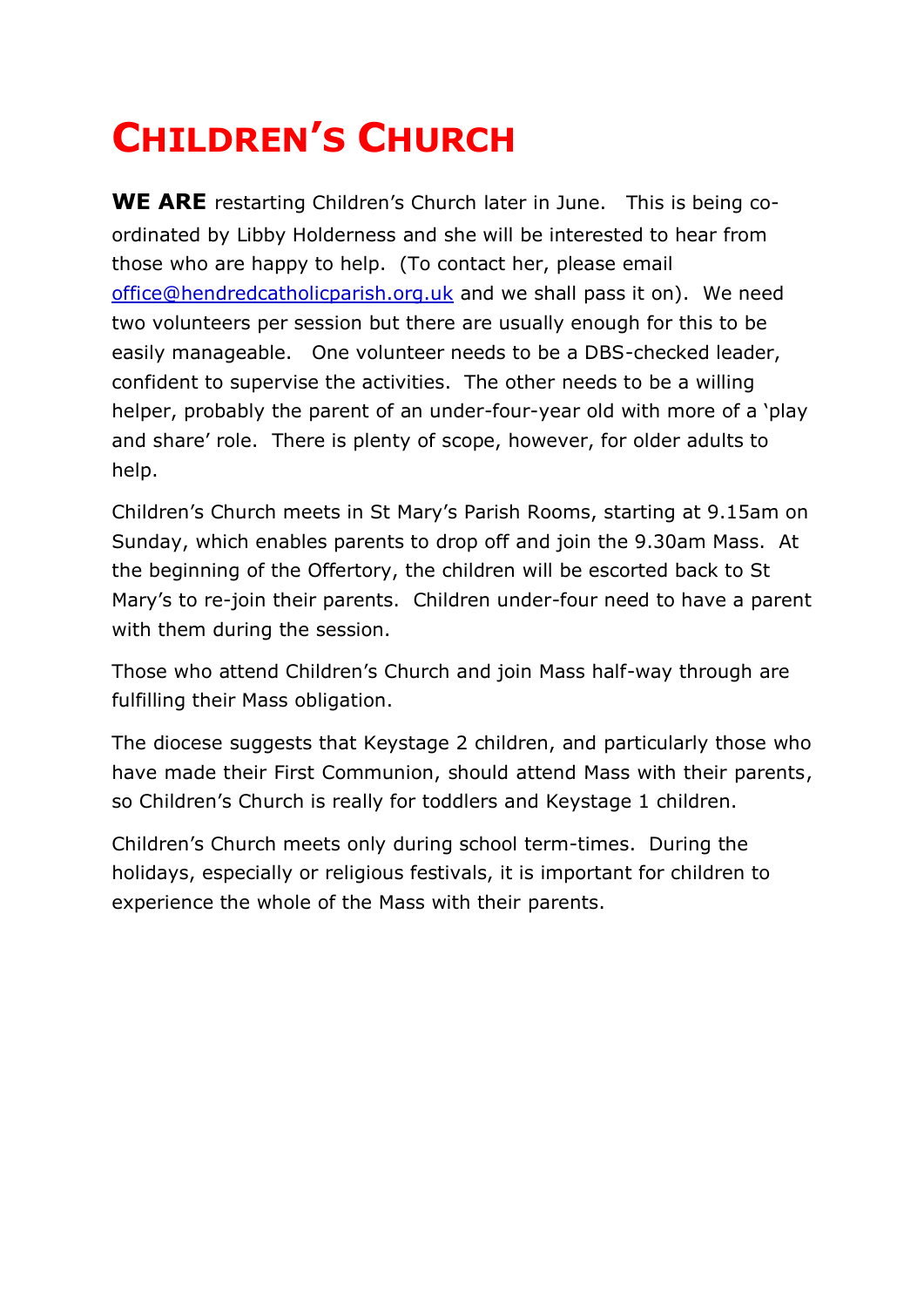# **East Hendred Catholic Parish**

# **NOTICEBOARD**

#### **NEW ANGLICAN RECTOR FOR HENDRED**

*[The Anglican churchwardens] are delighted to announce the appointment of the Revd Dr Nikolaj Christensen as [the] new Rector. Nikolaj is currently serving his curacy in the Parish of Iffley in Oxford. His Institution as Rector of Wantage Downs will take place in October (date to be confirmed), conditional upon DBS and other legal checks being completed. Nikolaj and Hannah are looking forward to moving into the Rectory in October after the birth of their second child.*

We look forward to welcoming Nikolaj and his family to our village and hope ecumenical co-operation will continue to be enjoyable and fruitful.

#### **COFFEE IN ST MARY'S PARISH ROOMS**

Work is well-advanced on St Mary's Parish Rooms and we hope that in June we shall reopen. It is hoped to start coffee after 9.30am Mass in the newly refurbished rooms in June (date to be confirmed) We very much hope men and women will volunteer to join the coffee rota so that we can once again enjoy this friendly get together after Mass. For further information please contact Francia Kilgarriff on 07899675784.

#### **CHURCH SERVICES**

On Sunday 29<sup>th</sup> May 2022, 204 people viewed, 56 machines looking only at St Mary's. 32 of these were in the UK, 18 in the USA, six from other countries. 110 probably stayed on-line long enough to take part in Mass.

#### **PARISH PASTORAL COUNCIL – CHANGE OF DATE**

The next meeting will now be on Thursday 23rd June at 8pm. We shall meet (we hope) in St Mary's Parish Rooms. As the Council is reconstituted, in the first instance all those who took part in the Standing Committee during the pandemic are invited to this meeting.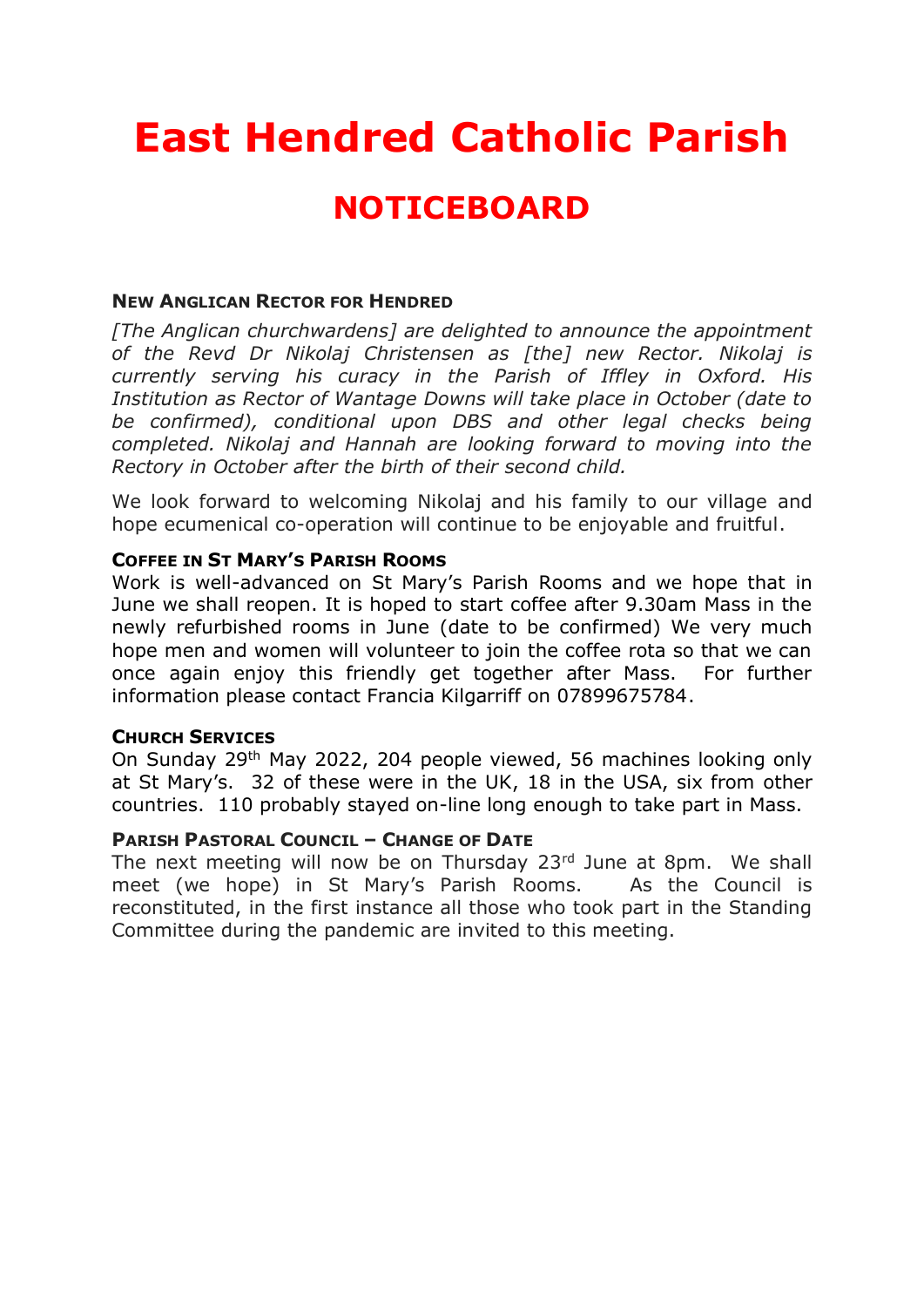# **East Hendred Catholic Parish**



**Pentecost (C) Antiphons, Prayers and Readings**

**Entrance Antiphon** *Spiritus Domini* The Spirit of the Lord has filled the whole world and that which contains all things understands what is said, alleluia. *Wis 1:7*

#### **Collect**

O God, who by the mystery of today's great feast sanctify your whole Church in every people and nation, pour out, we pray, the gifts of the Holy Spirit across the face of the earth and, with the divine grace that was at work when the Gospel was first proclaimed, fill now once more the hearts of believers. Through our Lord Jesus Christ, your Son, who lives and reigns with you in the unity of the Holy Spirit, God, for ever and ever

When the day of Pentecost had come, they were all together in one place. And suddenly a sound came from heaven like the rush of a mighty wind, and it filled all the house where they were sitting. And there appeared to them tongues as of fire, distributed and resting on each one of them. And they were all filled with the Holy Spirit and began to speak in other tongues, as the Spirit gave them utterance. Now there were dwelling in Jerusalem Jews, devout men from every nation under heaven. And at this sound the multitude came together, and they were bewildered, because each one heard them speaking in his own language. And they were amazed and wondered, saying, 'Are not all these who are speaking Galileans? And how is it that we hear, each of us in his own native language? Par'thians and Medes and E'lamites and residents of Mesopota'mia, Judea and Cappado'cia, Pontus and Asia, Phryg'ia and Pamphyl'ia, Egypt and the parts of Libya belonging to Cyre'ne, and visitors from Rome, both Jews and proselytes, Cretans and Arabians, we hear them telling in our own tongues the mighty works of God.'

#### **First Reading** *Acts 2:1-11(RSV)*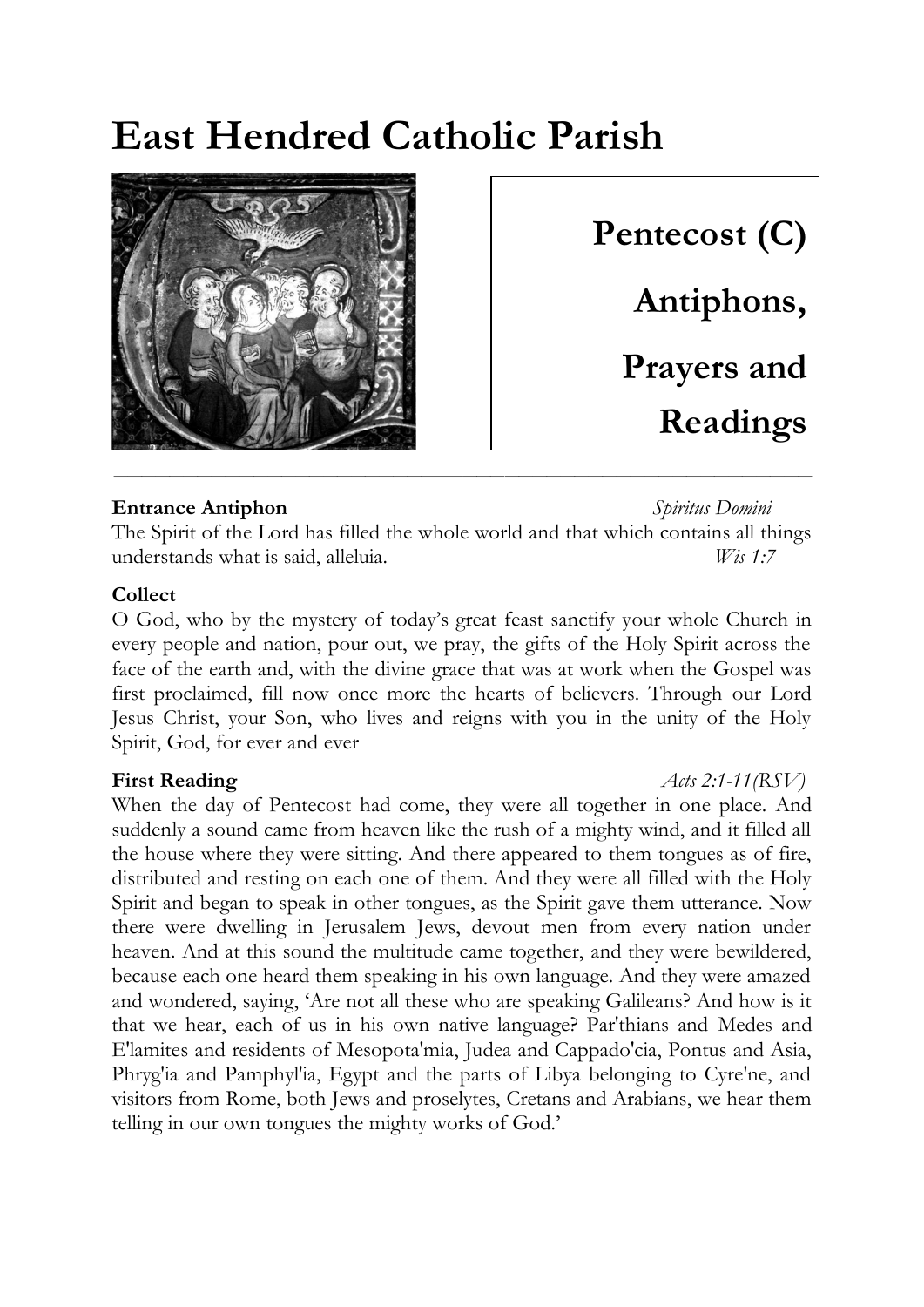

 **R/** *Send forth* **your spirit,** *O* **Lord : and renew the** *face* **of the earth.**

*Bless the* Lord, O *my* soul! O Lord my God, *how* great you are. How many are your works *O* Lord! The earth is full *of* your creatures. **R/**

You hide your face, they are *dis-* mayed**;**  You take away their breath *they* die, returning to the dust from which *they* came. You send forth your spirit, and they are created, and you renew the *face* of the earth. **R/**

May the glory of the Lord last for *e-* ver! May the Lord rejoice in *his* works! May my thoughts be pleasing **to** him. I will re-*joice* in the Lord. **R/**

**Second Reading** *Romans 8:8-17 (RSV)*

Those who are in the flesh cannot please God. But you are not in the flesh, you are in the Spirit, if in fact the Spirit of God dwells in you. Any one who does not have the Spirit of Christ does not belong to him. But if Christ is in you, although your bodies are dead because of sin, your spirits are alive because of righteousness. If the Spirit of him who raised Jesus from the dead dwells in you, he who raised Christ Jesus from the dead will give life to your mortal bodies also through his Spirit which dwells in you. So then, brethren, we are debtors, not to the flesh, to live according to the flesh -- for if you live according to the flesh you will die, but if by the Spirit you put to death the deeds of the body you will live. For all who are led by the Spirit of God are sons of God. For you did not receive the spirit of slavery to fall back into fear, but you have received the spirit of sonship. When we cry, 'Abba! Father!' it is the Spirit himself bearing witness with our spirit that we are children of God, and if children, then heirs, heirs of God and fellow heirs with Christ, provided we suffer with him in order that we may also be glorified with him.

#### **Sequence [part 1]** *(Veni, sancte Spiritus)*

Come, thou holy Paraclete, And from thy celestial seat Send thy light and brilliancy: Father of the poor, draw near; Giver of all gifts, be here; Come, the soul's true radiancy:

2. Come, of comforters the best, Of the soul the sweetest guest, Come in toil refreshingly: Thou in labour rest most sweet, Thou art shadow from the heat, Comfort in adversity.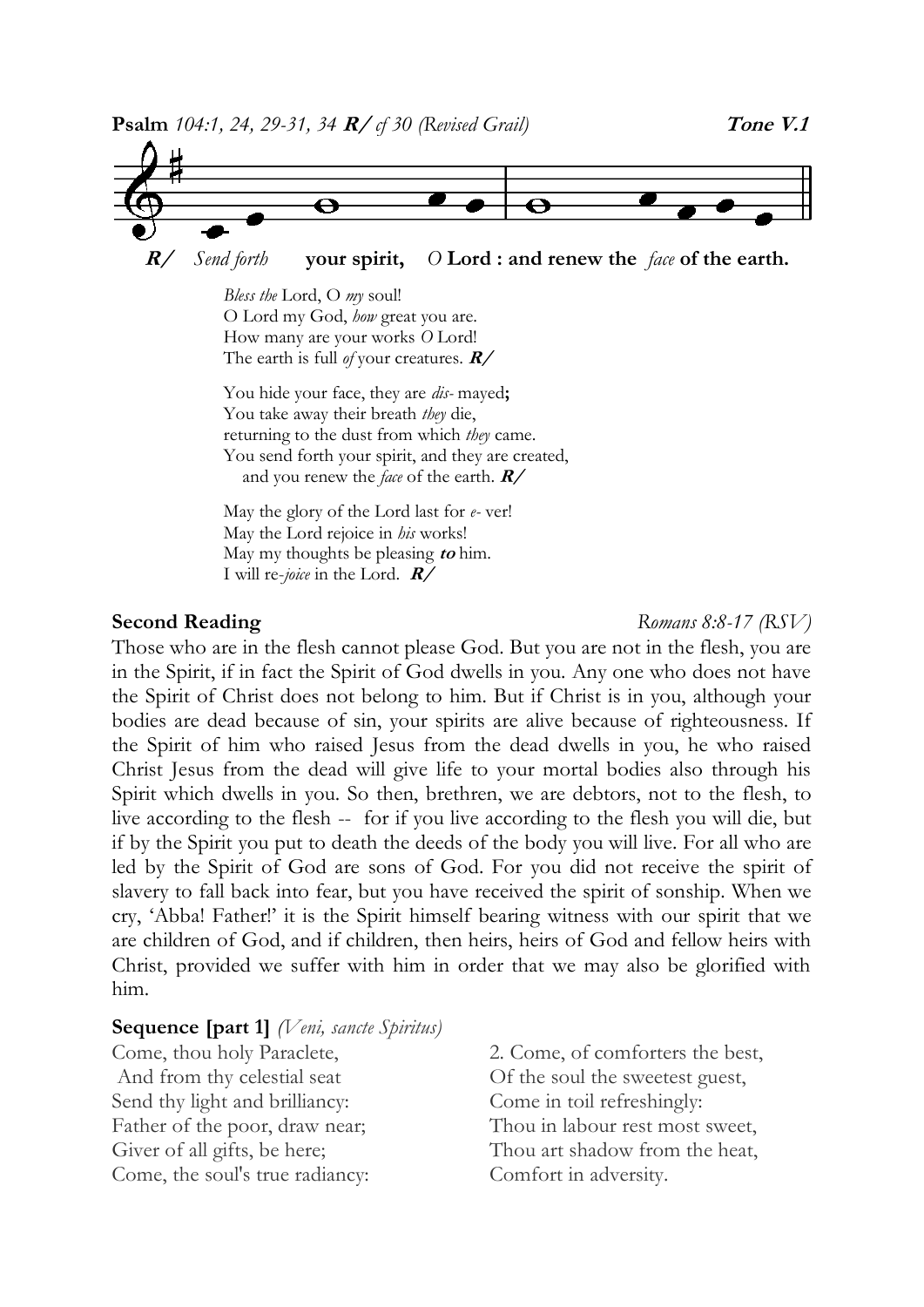3. O thou Light, most pure and blest, Shine within the inmost breast Of thy faithful company. Where thou art not, man hath nought; Every holy deed and thought Comes from thy Divinity.

#### **Gospel Acclamation**



 *Come, Ho*-ly Spirit, fill the hearts of your *faith-*ful:

and kindle in them the fire *of* your love.

**Gospel** *John 14:15-16, 23-26 (RSV)*

Jesus said to his disciples: 'If you love me, you will keep my commandments. And I will pray the Father, and he will give you another Counsellor, to be with you for ever… If a man loves me, he will keep my word, and my Father will love him, and we will come to him and make our home with him. He who does not love me does not keep my words; and the word which you hear is not mine but the Father's who sent me. These things I have spoken to you, while I am still with you. But the Counsellor, the Holy Spirit, whom the Father will send in my name, he will teach you all things, and bring to your remembrance all that I have said to you.'

#### **Sequence [part 2]** *(Veni, sancte Spiritus)*

| 4. What is soiled, make thou pure; | 5. Fill thy faithful, who confide |
|------------------------------------|-----------------------------------|
| What is wounded, work its cure;    | In thy power to guard and guide,  |
| What is parched, fructify;         | With thy sevenfold Mystery.       |
| What is rigid, gently bend;        | Here thy grace and virtue send:   |
| What is frozen, warmly tend;       | Grant salvation to the end,       |
| Strengthen what goes erringly.     | And in heaven felicity.           |
|                                    | Amen.                             |

#### **Prayer over the Offerings**

Grant, we pray, O Lord, that, as promised by your Son, the Holy Spirit may reveal to us more abundantly the hidden mystery of this sacrifice and graciously lead us into all truth. Through Christ our Lord.

#### **Preface** *(De mysterio Pentecostes)*

It is truly right and just, our duty and our salvation, always and everywhere to give you thanks, Lord, holy Father, almighty and eternal God. For, bringing your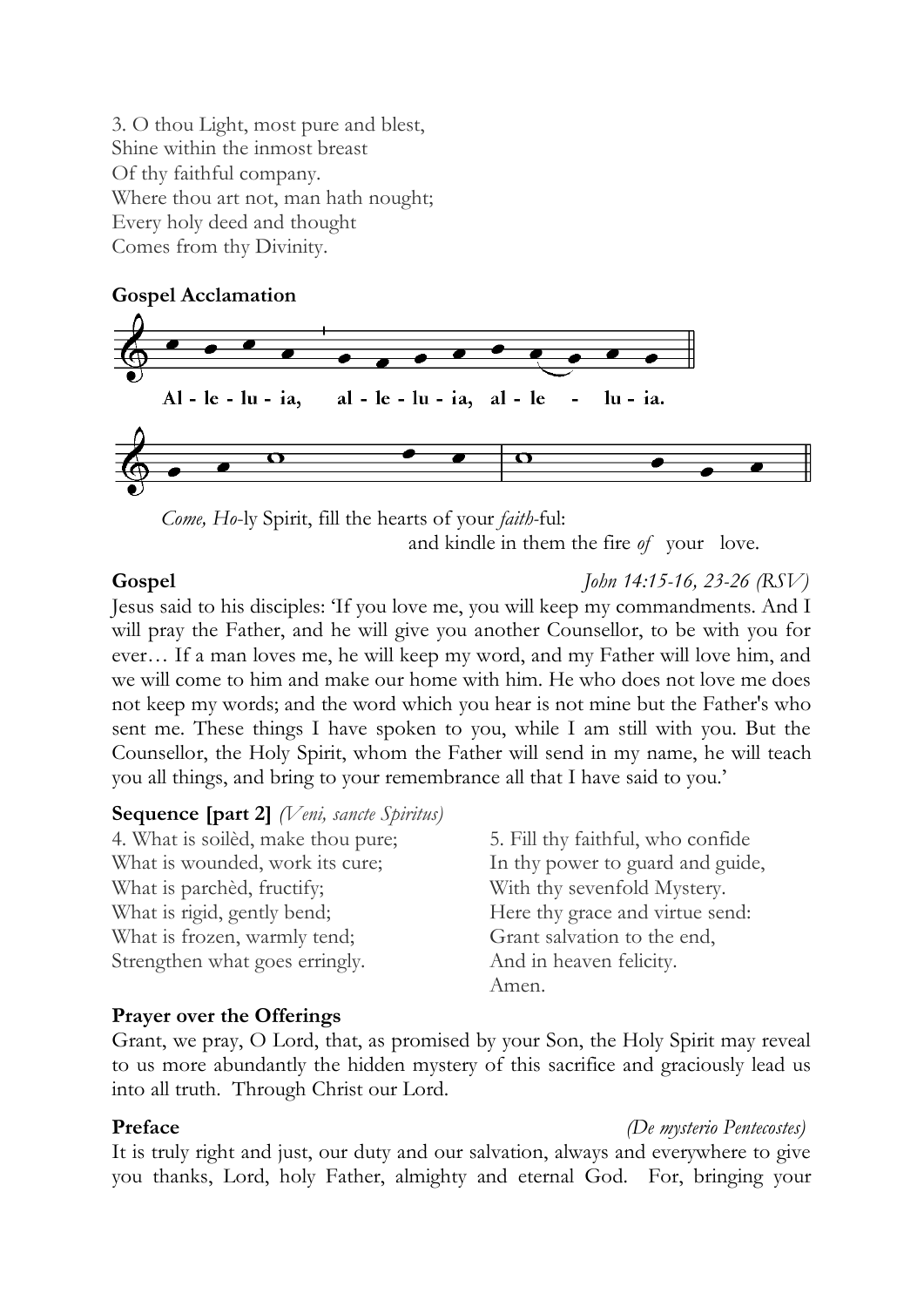Paschal Mystery to completion, you bestowed the Holy Spirit today on those you made your adopted children by uniting them to your Only begotten Son. This same Spirit, as the Church came to birth, opened to all peoples the knowledge of God and brought together the many languages of the earth in profession of the one faith. Therefore, overcome with paschal joy, every land, every people exults in your praise, and even the heavenly Powers, with the angelic hosts, sing together the unending hymn of your glory, as they acclaim: Holy, holy, holy  $\mathcal{C}^{\gamma}$ .

#### **Communion Antiphon** *Repleti sunt omnes*

They were all filled with the Holy Spirit and spoke of the marvels of God, alleluia.

#### **Prayer after Communion**

O God, who bestow heavenly gifts upon your Church, safeguard, we pray, the grace you have given, that the gift of the Holy Spirit poured out upon her may retain all its force and that this spiritual food may gain her abundance of eternal redemption. Through Christ our Lord.

| ө           |                                                                                        |                                 |
|-------------|----------------------------------------------------------------------------------------|---------------------------------|
| Ite, missa  | Go forth, the Mass is ended, al-le-lu - ia, al-le<br>$al-le-lu - ia$ , $al-le$<br>est, | $\ln$<br>1a.<br>$\ln$<br>$1a$ . |
| Θ           | Thanks be to God, al-le-lu - ia, al-le<br>Deo grati - as, al-le-lu - ia, al-le         | lu<br>1a.<br>lu<br>$ia_{-}$     |
|             | Scripture Reading (Year II, Week 10 Per Annum)                                         |                                 |
| Monday      | 1 Kings 17:1-6                                                                         | Matthew 5:1-12                  |
| Tuesday     | 1 Kings 17:7-16                                                                        | Matthew 5:13-16                 |
| Wednesday   | 1 Kings 18:20-39                                                                       | Matthew 5:17-19                 |
| Thursday    | 1 Kings 18:41-46                                                                       | Matthew 5:20-26                 |
| Friday      | 1 Kings 19:9, 11-16                                                                    | Matthew 5:27-32                 |
| Saturday    | 1 Kings 19:19-21                                                                       | Matthew 5:33-37                 |
| TRINITY (C) | <b>Proverbs 8:22-31</b>                                                                |                                 |

*Revised Standard Version Bible, Ignatius Edition*, copyright © 2006, by the Division of Christian Education, National Council of the Churches of Christ in the United States of America.

The English translation and chants of the Roman Missal © 2010, International Commission on English in the Liturgy Corporation. All rights reserved. Calamus Licence 2438 CCLI Church Copyright 20498 CCLI Music Reproduction Licence 490994 (size category B)

**Romans 5:1-5 John 16:12-15**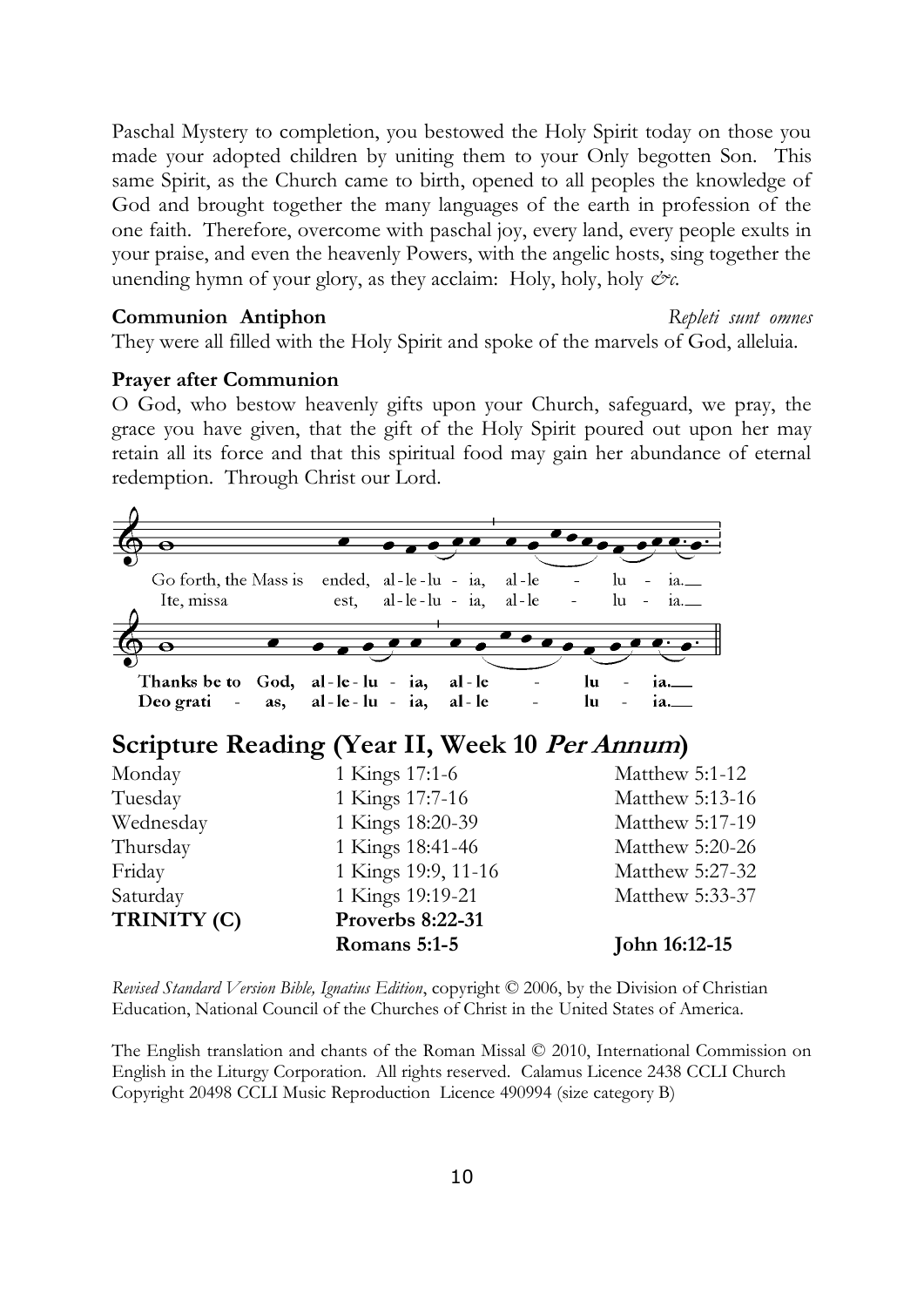*Revised Standard Version Bible, Ignatius Edition*, copyright © 2006, by the Division of Christian Education, National Council of the Churches of Christ in the United States of America.

The English translation and chants of the Roman Missal © 2010, International Commission on English in the Liturgy Corporation. All rights reserved.

Calamus Licence 2438; CCLI Church Copyright 20498; CCLI Music Reproduction Licence 490994 (size category B)



Joy to thee, O Queen of heaven, alleluia. he whom thou wast meet to bear, alleluia. as he promised hath arisen, alleluia. pour for us to God thy prayer, alleluia.

**\_\_\_\_\_\_\_\_\_\_\_\_\_\_\_\_\_**

*V/* Rejoice and be glad, O Virgin Mary, alleluia: *R/* **for the Lord has risen indeed, alleluia.**

**\_\_\_\_\_\_\_\_\_\_\_\_\_\_\_\_\_**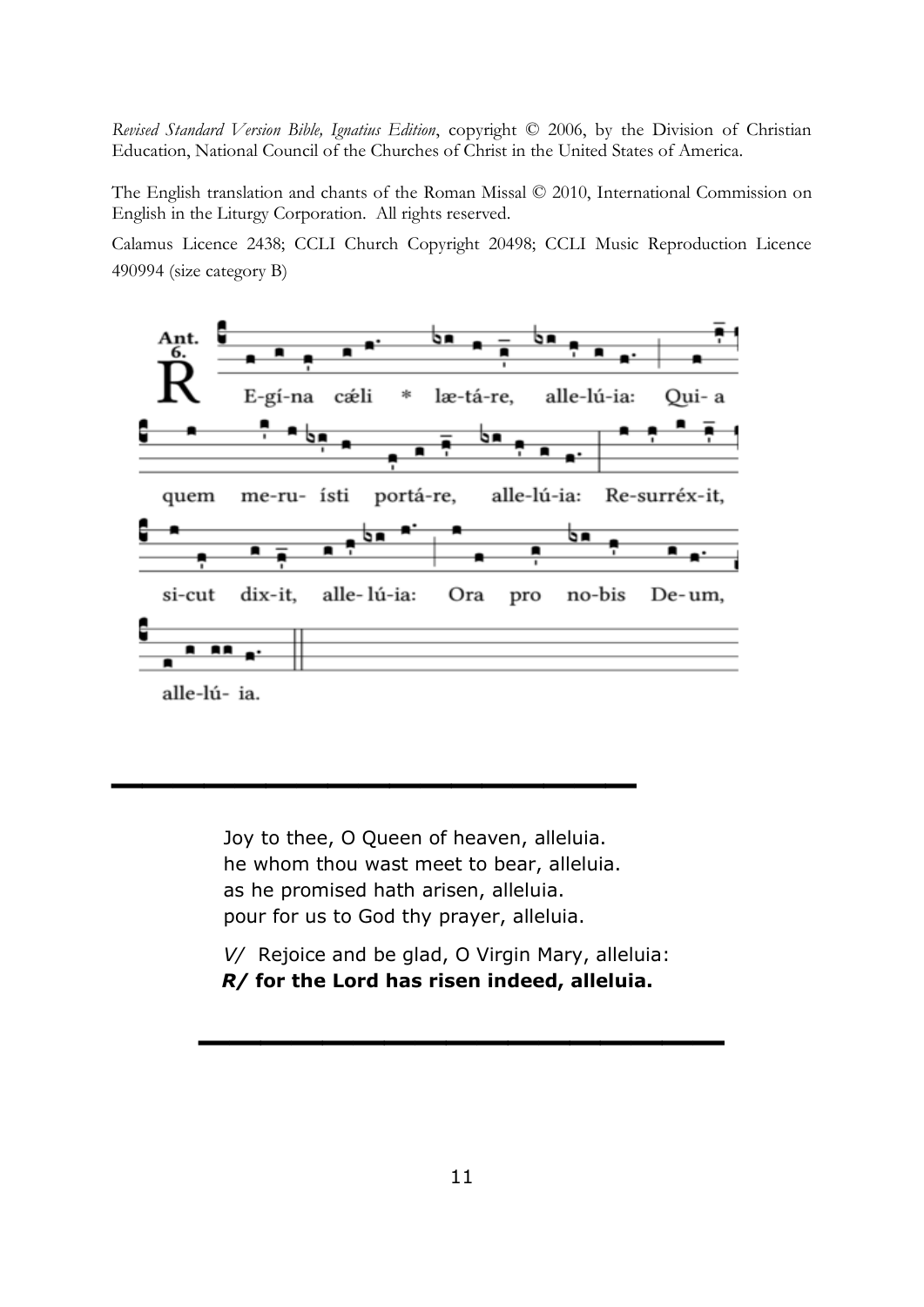# **The Litany of the Sacred Heart**

*June is traditionally the Month of the Sacred Heart of Jesus. It is the month in which we celebrate the Solemnity of the Sacred Heart of Jesus (on the first available Friday after Eastertide). Many find the Litany of the Sacred Heart helpful in their devotions.* 

| Lord, have mercy<br>Christ, have mercy<br>Lord, have mercy                                                     | Lord, have mercy<br><b>Christ, have mercy</b><br>Lord, have mercy            |
|----------------------------------------------------------------------------------------------------------------|------------------------------------------------------------------------------|
| God our Father in heaven<br>God the Son, Redeemer of the world<br>God the Holy Spirit<br>Holy Trinity, one God | have mercy on us<br>have mercy on us<br>have mercy on us<br>have mercy on us |
| Heart of Jesus, Son of the eternal Father<br>Heart of Jesus, formed by the Holy Spirit                         | have mercy on us                                                             |
| in the womb of the Virgin Mother                                                                               | have mercy on us                                                             |
| Heart of Jesus, one with the eternal Word                                                                      | have mercy on us                                                             |
| Heart of Jesus, infinite in majesty<br>Heart of Jesus, holy temple of God                                      | have mercy on us                                                             |
| Heart of Jesus, tabernacle of the Most High                                                                    | have mercy on us<br>have mercy on us                                         |
| Heart of Jesus, house of God and gate of heaven                                                                |                                                                              |
|                                                                                                                | have mercy on us                                                             |
| Heart of Jesus, aflame with love for us                                                                        | have mercy on us                                                             |
| Heart of Jesus, source of justice and love                                                                     | have mercy on us                                                             |
| Heart of Jesus, full of goodness and love                                                                      | have mercy on us                                                             |
| Heart of Jesus, well-spring of all virtue                                                                      | have mercy on us                                                             |
| Heart of Jesus, worthy of all praise                                                                           | have mercy on us                                                             |
| Heart of Jesus, king and centre of all hearts                                                                  | have mercy on us                                                             |
| Heart of Jesus, treasure-house of wisdom and knowledge                                                         |                                                                              |
|                                                                                                                | have mercy on us                                                             |
| Heart of Jesus, in whom there dwells the fullness of God                                                       |                                                                              |
|                                                                                                                | have mercy on us                                                             |
| Heart of Jesus, in whom the Father is well pleased                                                             |                                                                              |
| Heart of Jesus, from whose fullness we have all received                                                       | have mercy on us                                                             |
|                                                                                                                | have mercy on us                                                             |
| Heart of Jesus, desire of the eternal hills<br>Heart of Jesus, patient and full of mercy                       | have mercy on us                                                             |
|                                                                                                                | have mercy on us                                                             |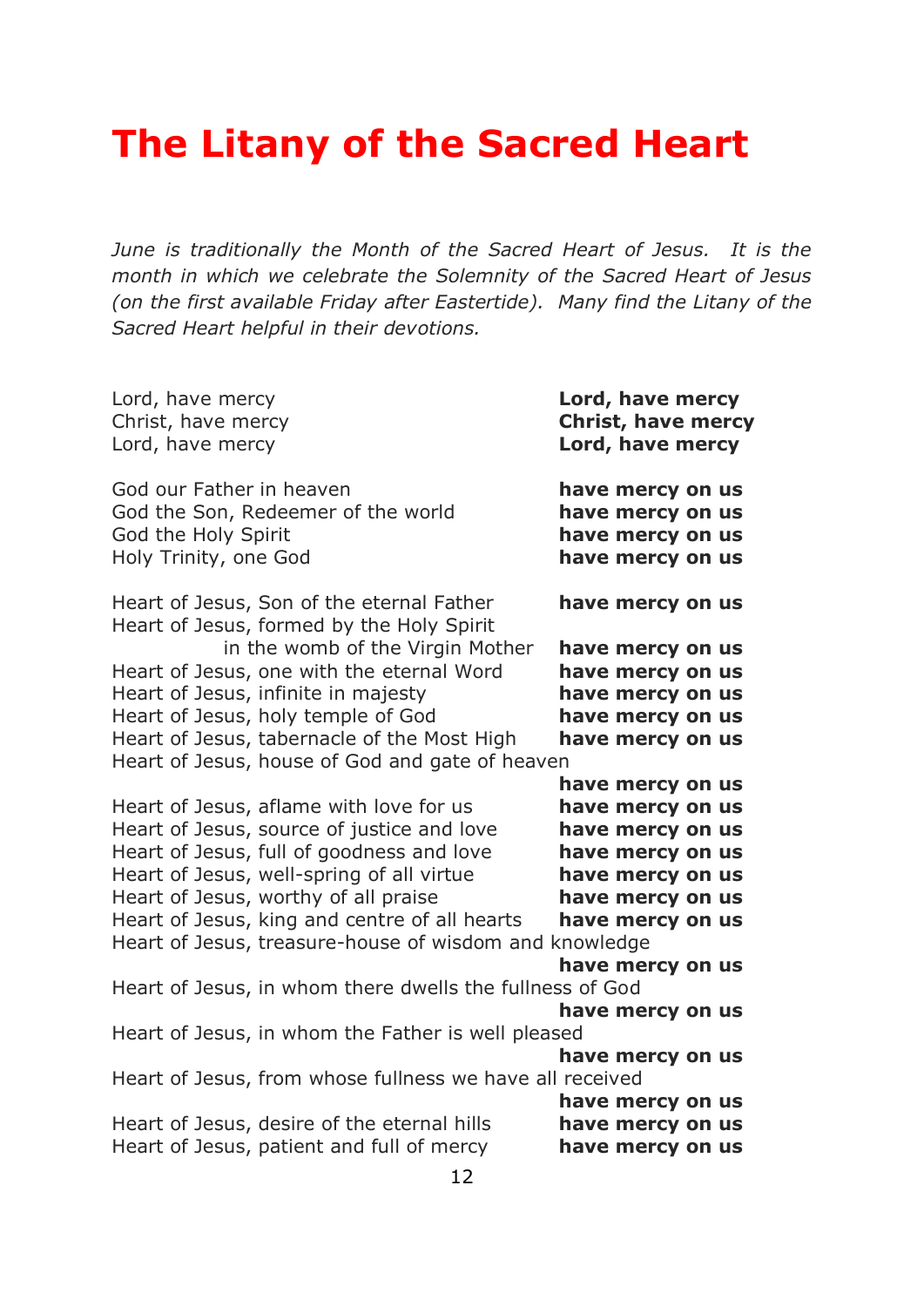| Heart of Jesus, generous to all who turn to you have mercy on us   |                  |  |
|--------------------------------------------------------------------|------------------|--|
| Heart of Jesus, fountain of life and holiness                      | have mercy on us |  |
| Heart of Jesus, atonement for our sins                             | have mercy on us |  |
| Heart of Jesus, overwhelmed with insults                           | have mercy on us |  |
| Heart of Jesus, broken for our sins                                | have mercy on us |  |
| Heart of Jesus, obedient even to death                             | have mercy on us |  |
| Heart of Jesus, pierced by a lance                                 | have mercy on us |  |
| Heart of Jesus, source of all consolation                          | have mercy on us |  |
| Heart of Jesus, our life and resurrection                          | have mercy on us |  |
| Heart of Jesus, our peace and reconciliation                       | have mercy on us |  |
| Heart of Jesus, victim of our sins                                 | have mercy on us |  |
| Heart of Jesus, salvation of all who trust in you have mercy on us |                  |  |
| Heart of Jesus, hope of all who die in you                         | have mercy on us |  |
| Heart of Jesus, delight of all the saints                          | have mercy on us |  |

Lamb of God, you take away the sins of the world

**have mercy on us**

Lamb of God, you take away the sins of the world **have mercy on us** Lamb of God, you take away the sins of the world **have mercy on us**

*V/* Jesus, gentle and humble of heart.

#### *R/* **Touch our hearts and make them like your own.**

Let us pray.

Grant, we pray, almighty God, that we, who glory in the Heart of your beloved Son and recall the wonders of his love for us, may be made worthy to receive an overflowing measure of grace from that fount of heavenly gifts. Through Christ our Lord. **Amen.**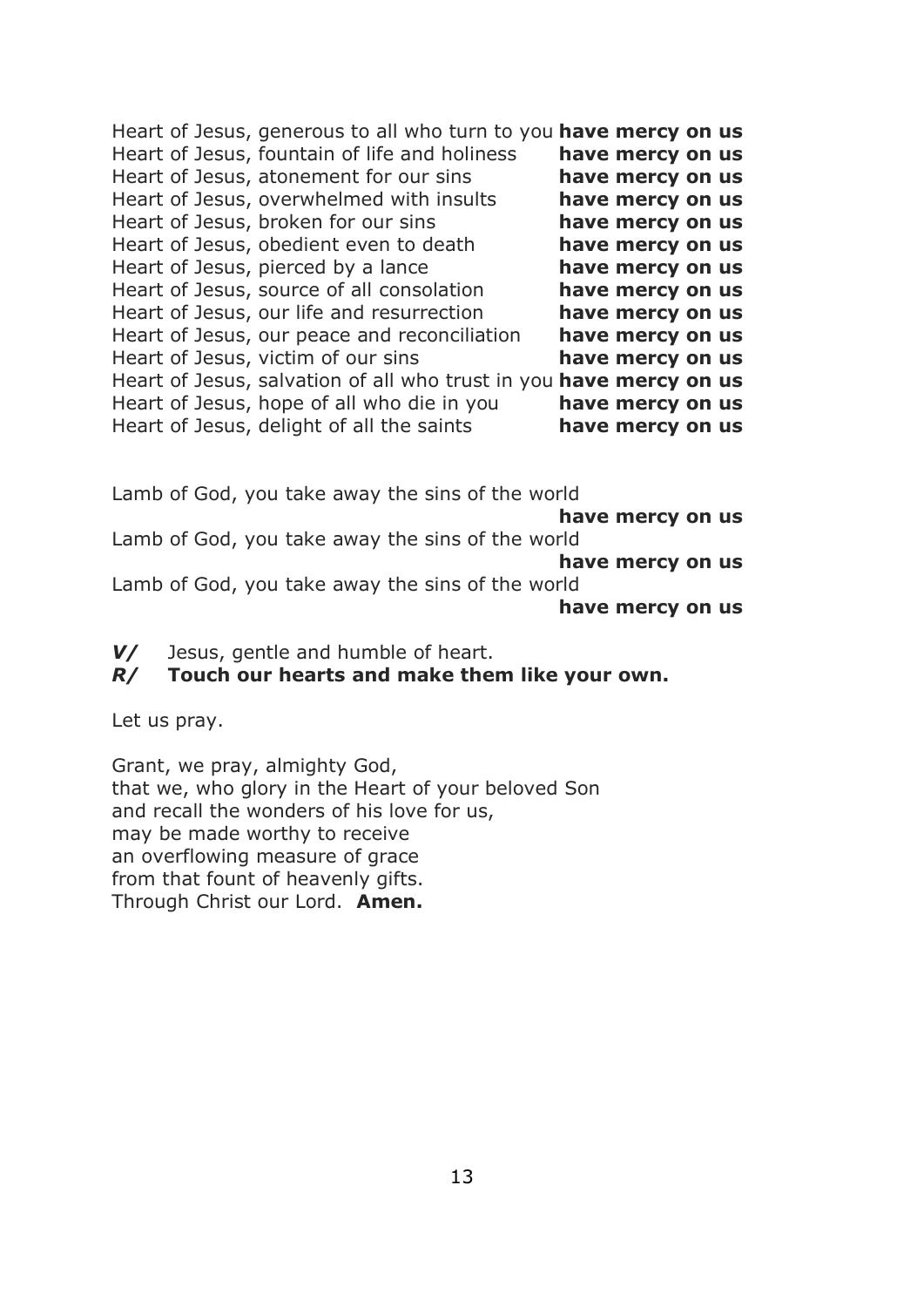# **FOOD FO R THE JOURNEY**

# **6th – 11th June 2022**

**\_\_\_\_\_\_\_\_\_\_\_\_\_\_\_\_\_\_\_\_\_\_\_\_\_\_\_\_\_\_\_\_\_\_\_\_\_\_\_\_\_\_\_** 

# **The Blessed Virgin Mary, Mother of the Church**

*Whit Monday (Week 10[II])* 

**6 th June 2022** 

### **Collect**

O GOD, Father of mercies, whose Only-begotten Son, as he hung upon the Cross, chose the Blessed Virgin Mary, his Mother, to be our Mother also: grant, we pray, that with her loving help, your Church may be more fruitful day by day, and exulting in the holiness of her children, may draw to her embrace all the families of the peoples. Through our Lord Jesus Christ, your Son, who lives and reigns with you in the unity of the Holy Spirit, God, for ever and ever. Amen.

**Reading** *1 Kings 17:1-6 (RSV)*

#### *Elijah predicts a drought*

Now Eli′jah the Tishbite, of Tishbe in Gilead, said to Ahab, 'As the LORD the God of Israel lives, before whom I stand, there shall be neither dew nor rain these years, except by my word.' **<sup>2</sup>** And the word of the LORD came to him, **<sup>3</sup>** 'Depart from here and turn eastward, and hide yourself by the brook Cherith, that is east of the Jordan. **<sup>4</sup>** You shall drink from the brook, and I have commanded the ravens to feed you there.' **<sup>5</sup>** So he went and did according to the word of the LORD; he went and dwelt by the brook Cherith that is east of the Jordan. **<sup>6</sup>** And the ravens brought him bread and meat in the morning, and bread and meat in the evening; and he drank from the brook.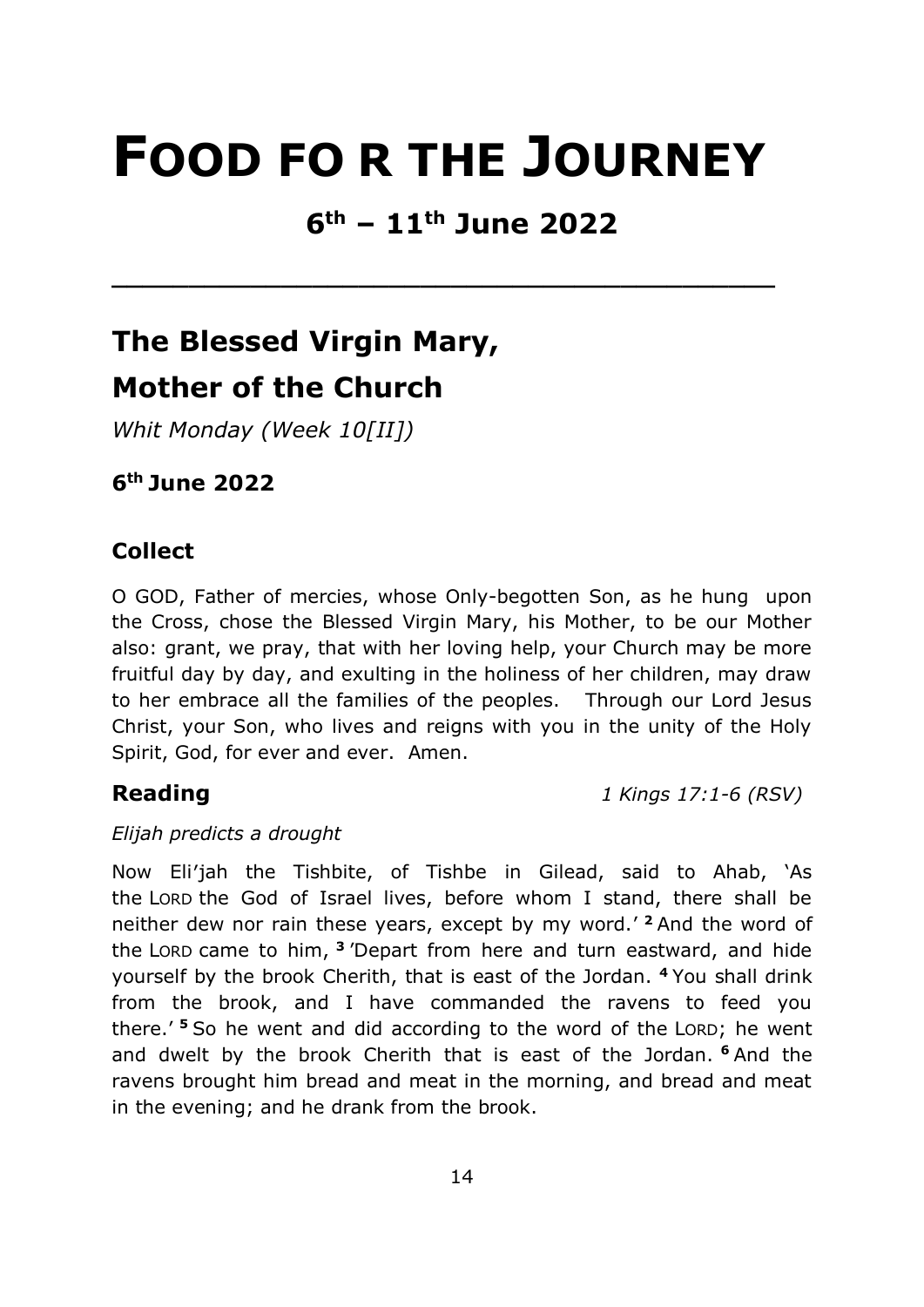### **Reflection**

**AS WE** head for 'Ordinary Time', the 'Green Season', the cycle of readings takes us away from an emphasis on celebration to an emphasis on study and learning. And so we find ourselves heading towards the end of the First Book of the Kings. At this point, the stories of the major prophets begin and we encounter Elijah. There is a crisis going on: a drought is a particularly serious matter in a land where rainfall is scarce.

Putting the story in context, we are in the Northern Kingdom – Israel. North and South divided into two Kingdoms after the death of Solomon (922 BC). From 1 Kings 12 on to the end of 2 Kings, we have the history of the two Kingdoms until the destruction of Israel (724 BC) and the Babylonian Exile (587 BC), when Jerusalem is sacked and Judah is taken off to Babylon. In both Kingdoms, we have the story of – largely – weak and wicked Kings and the historian wastes no time in explaining political misfortune as the consequence of bad conduct.

Elijah was ministering at the time of a particularly evil King – Ahab – and, as the Northern Kingdom continues with its idolatrous ways, the consequence is drought. The point of today's story is that, despite everything, God provides for his faithful. Thus Elijah is given sufficient food and water and ravens bring him bread and meat. The Wadi Cherith – the brook - is a source of water until it dries up.

Until recently we tended to see problems of drought, famine, and plague as challenges for the developing world, as they were for the ancient world. One thing that our present difficulties have brought home to us afresh is our reliance on the natural order. Science and technology cannot insulate us entirely from the forces of nature. The promise holds good, however: God's love and care for us. This Providence does not protect us from every challenge: we don't live in an enchanted garden. It does sustain us – and assure us of salvation - as we face whatever difficulties come our way.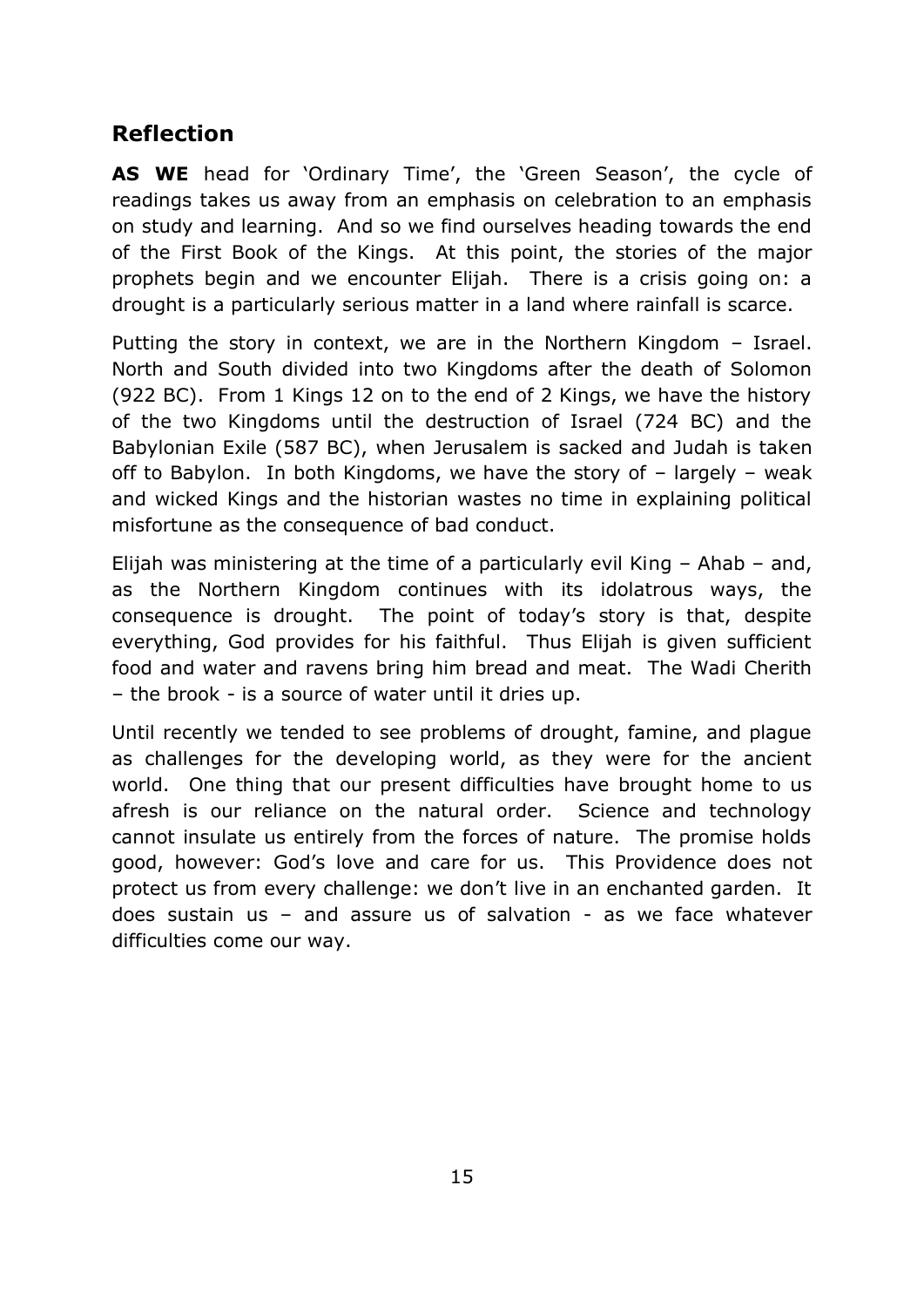## **Tuesday after Pentecost**

### **7 th June**

### **Collect for Week 10**

O God, from whom all good things come: grant that we, who call on you in our need, may at your prompting discern what is right, and by your guidance do it. Through our Lord Jesus Christ, your Son, who lives and reigns with you in the unity of the Holy Spirit, God, for ever and ever.

**Reading** *1 Kings 17:7-16 (RSV)*

#### *The Widow of Zarephath*

**<sup>7</sup>**And after a while the brook dried up, because there was no rain in the land. **8**Then the word of the LORD came to him, **<sup>9</sup>** 'Arise, go to Zar′ephath, which belongs to Sidon, and dwell there. Behold, I have commanded a widow there to feed you.'<sup>10</sup>So he arose and went to Zar'ephath; and when he came to the gate of the city, behold, a widow was there gathering sticks; and he called to her and said, 'Bring me a little water in a vessel, that I may drink.' **<sup>11</sup>**And as she was going to bring it, he called to her and said, 'Bring me a morsel of bread in your hand.' **<sup>12</sup>**And she said, 'As the LORD your God lives, I have nothing baked, only a handful of meal in a jar, and a little oil in a cruse; and now, I am gathering a couple of sticks, that I may go in and prepare it for myself and my son, that we may eat it, and die.' **<sup>13</sup>**And Eli′jah said to her, 'Fear not; go and do as you have said; but first make me a little cake of it and bring it to me, and afterward make for yourself and your son. **<sup>14</sup>**For thus says the LORD the God of Israel, 'The jar of meal shall not be spent, and the cruse of oil shall not fail, until the day that the LORD sends rain upon the earth.'' **<sup>15</sup>**And she went and did as Eli′jah said; and she, and he, and her household ate for many days. **<sup>16</sup>**The jar of meal was not spent, neither did the cruse of oil fail, according to the word of the LORD which he spoke by Eli′jah.

### **Reflection**

**THE STORY** of Elijah continues as does the drought which has brought the land to a crisis. We are in the middle of the ninth century BC, under the tyranny of the murderous King Ahab. Elijah had been surviving on food brought by ravens and with water from the Wadi Cherith. Finally, the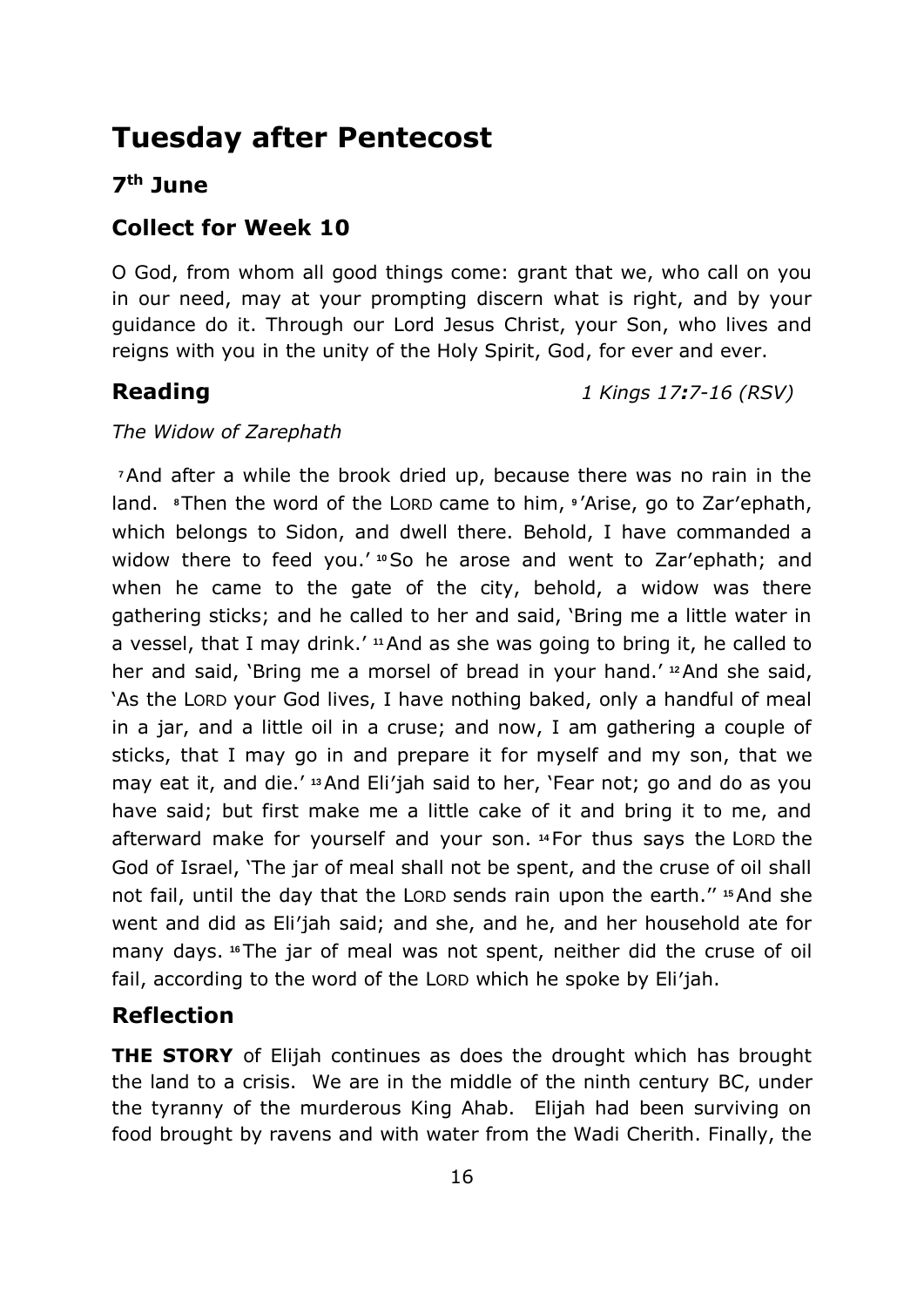brook dries up and Elijah moves on to Zarephath. At the city gate he encounters a widow and asks her for bread and water. She doesn't refuse but makes it clear that there is enough only for a last meal for herself and her son and she is out collecting firewood to cook this meal. Elijah assures her that God will provide flour and oil for her and her son until the end of the drought. In fact it will be a year until the rains return. The widow responds with generosity to Elijah's request for food and, in response to this generosity, the Lord provides.

This simple little story of our dependence on God – 'Give us this day our daily bread' – is also at the heart of the Sermon on the Mount, an extract from which we hear as today's Gospel. We are called to be salt and light and to let our light so shine that others, seeing out good works, may glorify God. Across nearly thirty centuries – 3,000 years – the generous response of the Widow of Zarephath to Elijah's need continues to shine out. It is echoed in the Feeding of the 5,000 – where the bread and fish were sufficient for the crowds – and in many of the heroic efforts of the present day as charities such as CAFOD work to alleviate the effects of famine and drought.

## **Wednesday after Pentecost**

**8 th June**

**Reading** *1 Kings 18:20-39 (RSV)*

#### *Elijah's Triumph over the Prophets of Baal*

**<sup>20</sup>** King Ahab sent to all the people of Israel, and gathered the prophets together at Mount Carmel. **<sup>21</sup>** And Eli′jah came near to all the people, and said, 'How long will you go limping with two different opinions? If the LORD is God, follow him; but if Ba′al, then follow him.' And the people did not answer him a word. **<sup>22</sup>** Then Eli′jah said to the people, 'I, even I only, am left a prophet of the LORD; but Ba′al's prophets are four hundred and fifty men. **<sup>23</sup>** Let two bulls be given to us; and let them choose one bull for themselves, and cut it in pieces and lay it on the wood, but put no fire to it; and I will prepare the other bull and lay it on the wood, and put no fire to it. **<sup>24</sup>** And you call on the name of your god and I will call on the name of the LORD; and the God who answers by fire, he is God.' And all the people answered, 'It is well spoken.' **<sup>25</sup>** Then Eli′jah said to the prophets of Ba′al, 'Choose for yourselves one bull and prepare it first, for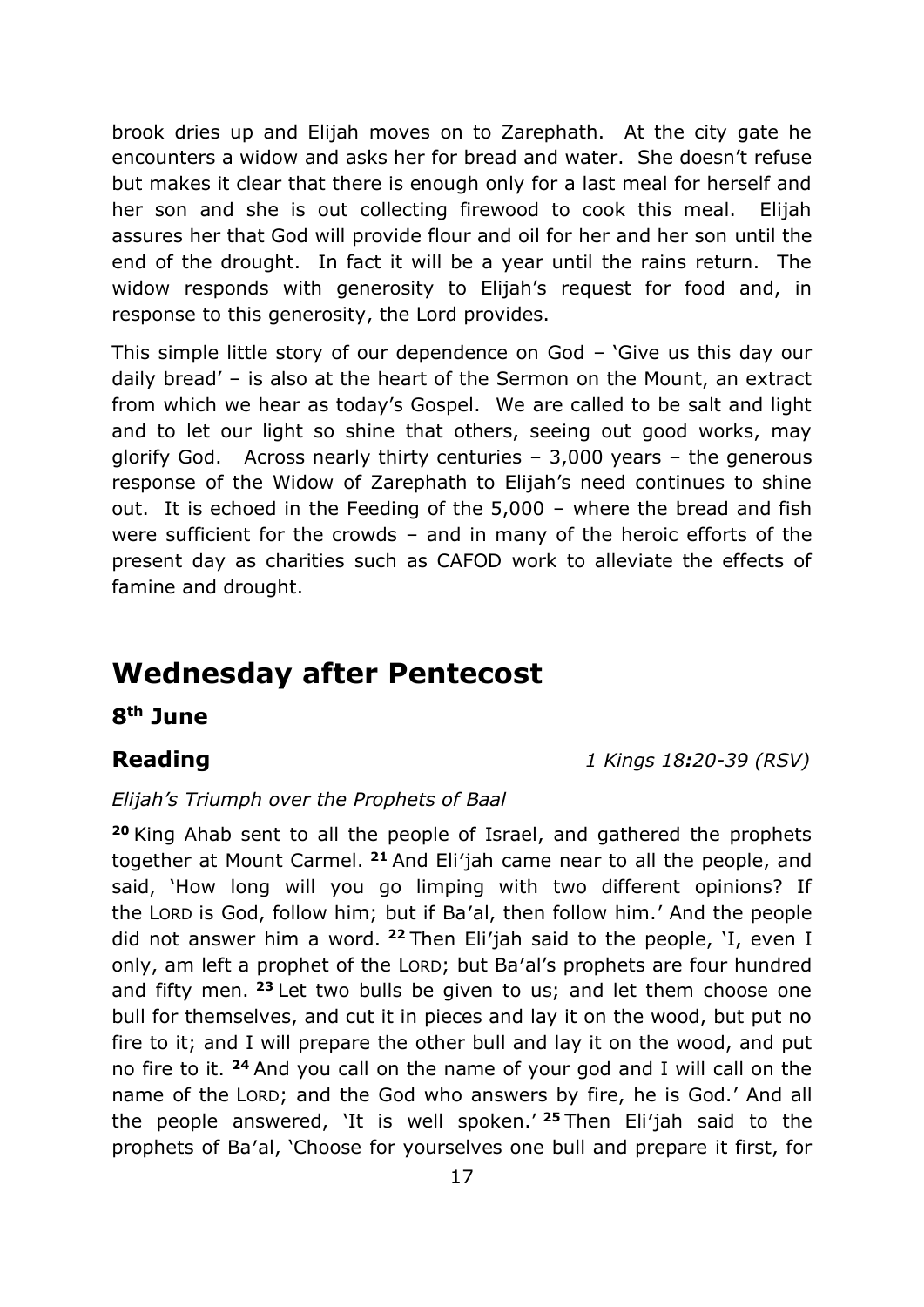you are many; and call on the name of your god, but put no fire to it.' **<sup>26</sup>** And they took the bull which was given them, and they prepared it, and called on the name of Ba′al from morning until noon, saying, 'O Ba′al, answer us!' But there was no voice, and no one answered. And they limped about the altar which they had made. **<sup>27</sup>** And at noon Eli′jah mocked them, saying, 'Cry aloud, for he is a god; either he is musing, or he has gone aside, or he is on a journey, or perhaps he is asleep and must be awakened.' **<sup>28</sup>** And they cried aloud, and cut themselves after their custom with swords and lances, until the blood gushed out upon them. **<sup>29</sup>** And as midday passed, they raved on until the time of the offering of the oblation, but there was no voice; no one answered, no one heeded.

**<sup>30</sup>** Then Eli′jah said to all the people, 'Come near to me'; and all the people came near to him. And he repaired the altar of the LORD that had been thrown down; **<sup>31</sup>** Eli′jah took twelve stones, according to the number of the tribes of the sons of Jacob, to whom the word of the LORD came, saying, 'Israel shall be your name'; **<sup>32</sup>** and with the stones he built an altar in the name of the LORD. And he made a trench about the altar, as great as would contain two measures of seed. **<sup>33</sup>** And he put the wood in order, and cut the bull in pieces and laid it on the wood. And he said, 'Fill four jars with water, and pour it on the burnt offering, and on the wood.' **<sup>34</sup>** And he said, 'Do it a second time'; and they did it a second time. And he said, 'Do it a third time'; and they did it a third time. **<sup>35</sup>** And the water ran round about the altar, and filled the trench also with water.

**<sup>36</sup>** And at the time of the offering of the oblation, Eli′jah the prophet came near and said, 'O LORD, God of Abraham, Isaac, and Israel, let it be known this day that you are God in Israel, and that I am your servant, and that I have done all these things at your word. **<sup>37</sup>** Answer me, O LORD, answer me, that this people may know that you, O LORD, are God, and that you have turned their hearts back.' **<sup>38</sup>** Then the fire of the LORD fell, and consumed the burnt offering, and the wood, and the stones, and the dust, and licked up the water that was in the trench. **<sup>39</sup>** And when all the people saw it, they fell on their faces; and they said, 'The LORD, he is God; the LORD, he is God.'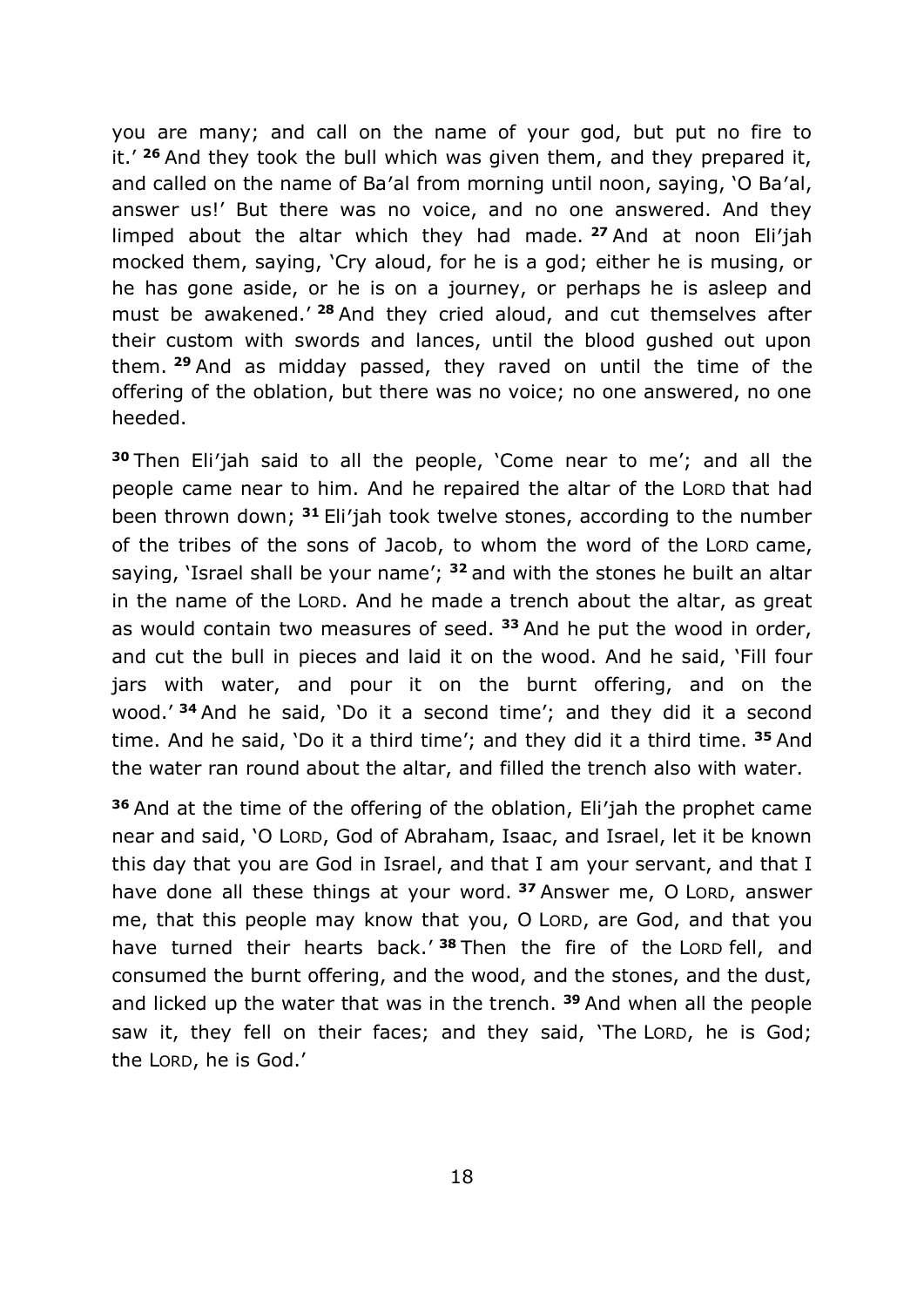### **Reflection**

**WHAT** an exciting story – the confrontation between Elijah and the prophets of Baal! He, the Lord's prophet, challenges the 450 pagan prophets to a trial of spiritual strength. Two bulls are prepared for sacrifice, one by the prophets of Baal and the other by Elijah, the Lord's prophet. Elijah mocks the prophets of Baal – they hobble first on one leg and then on the other as they do their sacred dance. When no fire falls from heaven on their offering, Elijah taunts them. Perhaps their god is asleep, or on a journey. He then performs an act of spiritual derring-do. He convenes the people, builds an altar, puts the wood on it, dismembers the bull, then three times dowses the offering in water. After he has prayed, fire sweeps down from heaven and consumes the sacrifice. The people conclude that the Lord is God, the Lord indeed is God.

The importance of this story for us – a story from pre-history – is not that it is miraculous. It is impossible, at this distance, to know exactly what transpired. What we have is what is believed to have happened: an undoubted contest between the false religion of Baal – with its 450 prophets doing their best to conjure up fire for their sacrifice – and the true religion of Israel, where the sovereign God does what is humanlyspeaking impossible, with only one prophet to offer prayer. The religion of Baal was one of the prevalent cults of the Canaanites, amidst whom the Israelites had come to live, forcing their way in by conquest. equivalent nowadays is not any one of the non-Christian faiths – since, unlike the early Israelites, we now know that there is only one God. The trial of strength we have with the prophets of Baal is nowadays the argument we have with those of a secular disposition, who discount religious truth. These secular prophets sometimes outnumber us but in the spiritual life we find ourselves saying, 'The LORD, he is God; the LORD, he is God.'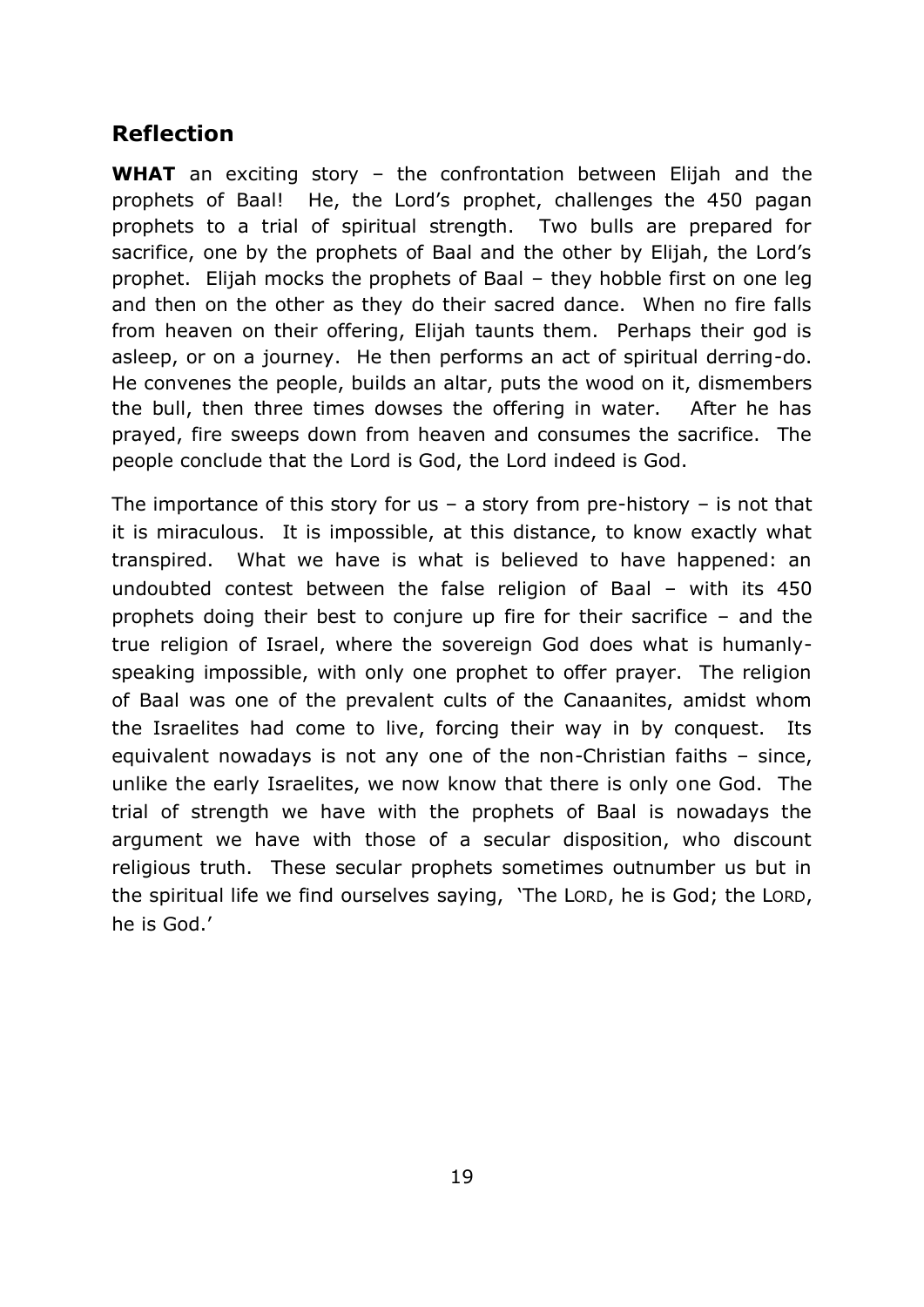# **Our Lord Jesus Christ, the Eternal High Priest Thursday after Pentecost , 9 th June Collect**

O God, who for the glory of your majesty and the salvation of the human race, made your Only Begotten Son the Eternal High Priest, grant that, through the outpouring of the Holy Spirit, those whom he has chosen as ministers and stewards of his mysteries may be found faithful in carrying out the ministry they have received. Through our Lord Jesus Christ, your Son, who lives and reigns with you in the unity of the Holy Spirit, God, for ever and ever.

**Reading** *Hebrews 10:4–10 (RSV)*

*It is written of me in the roll of the book: I have come to do your will, O God.*

For it is impossible that the blood of bulls and goats should take away sins. Consequently, when Christ came into the world, he said, 'Sacrifices and offerings you have not desired, but a body have you prepared for me; in burnt offerings and sin offerings you have taken no pleasure. Then I said, "Lo, I have come to do your will, O God," as it is written of me in the roll of the book.' When he said above, 'You have neither desired nor taken pleasure in sacrifices and offerings and burnt offerings and sin offerings' (these are offered according to the law), then he added, 'Lo, I have come to do your will.' He abolishes the first in order to establish the second. And by that will we have been sanctified through the offering of the body of Jesus Christ once for all.

### **Reflection**

**AS A CHILD,** I used to hear today's passage from Hebrews, chapter 10, read on Good Friday. It was clear that neither  $I$  – nor indeed the reader, who was the head server at the church – had the slightest idea what any of it meant. So, let's have a go. Let's start with the Entrance Antiphon at Mass, based on Hebrews 7:24; 9,15. This proclaims that 'Christ, the Mediator of the New Covenant, has an eternal priesthood because he remains for ever.' Here is a bundle of special terms: 'Christ' (the Lord's Anointed) is 'Mediator' (the go-between or priest between humans and the Divine) of the 'New Covenant' (a new and lasting agreement between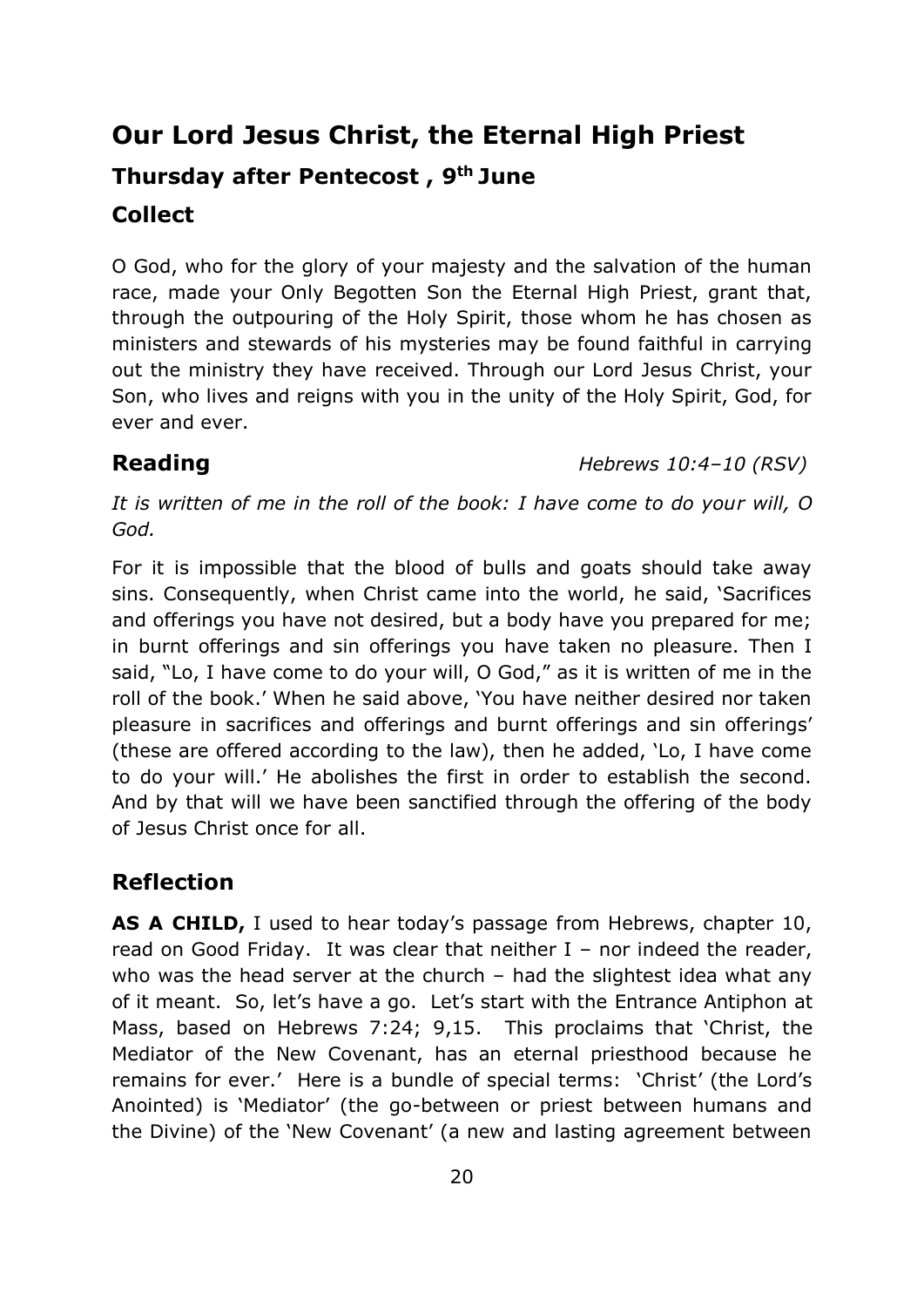humanity and the Divine). Elsewhere in that chapter (Heb 7) we learn that Christ is 'High Priest after the order of Melchizedek.' Melchizedek, a figure from pre-history, was the mysterious king of Salem and priest of the Most High God who brings out bread and wine and then blesses Abram [not yet called 'Abraham'] (Gen 14). The point about Melchizedek is that he was an early figure, not part of a dynasty or family of priests, a king moreover, and, as we notice, involved not in the sacrificial slaughter of animals but in the offering of bread and wine. Christ is the one and only descendant of Melchizedek's priesthood and his priesthood does away with the sacrificial offerings of the Jewish priesthood, the constant animal sacrifice, and replaces it with the once-and-for-all sacrifice of the Cross.

Complicated though this language is – and however primitive some of the concepts – we are helped to grapple with the basic idea of 'atonement'. Atonement – 'at-one-ment' – is how two fundamentally different things can become one. A good example is a salad dressing. Oil and vinegar can never be reconciled – they are essentially different from each other – but they can be brought together, much as, in Christ, we have the hypostatic union of godhead and humanity. But, if atonement is what we are trying to describe, how best do we describe the process? To describe the bringing together of what is inherently perfect (God) with what is inherently imperfect (human existence), we need One who is both God and human. Jesus the Great High Priest was 'one who in every respect has been tempted as we are, yet without sinning' (Heb 4:15).

When we talk of sinlessness and sin, immortality and mortality, eternal life and death, perfection and imperfection, we end up with language of expiation, propitiation, sacrifice and sin-offerings. The Epistle to the Hebrews may be remote and strange, viewed from the secular present, but it is striking, nonetheless, that so many of these old ideas have found the way into our everyday thinking about penalties and retribution, not to mention notions of self-sacrifice and vicarious suffering. The figure of Christ the Great High Priest gives all of this shape, purpose, and meaning, and if we bring alongside the imagery of the Incarnation, we begin to make sense of it all. We reflect on the Christmas antiphon *O admirabile commercium*: O admirable exchange: the creato**r** of humankind, taking on a living body…gave us his divinity. Or, as is said during the Offertory at Mass: 'By the mystery of this water and wine may we come to share in the divinity of Christ who humbled himself to share in our humanity.'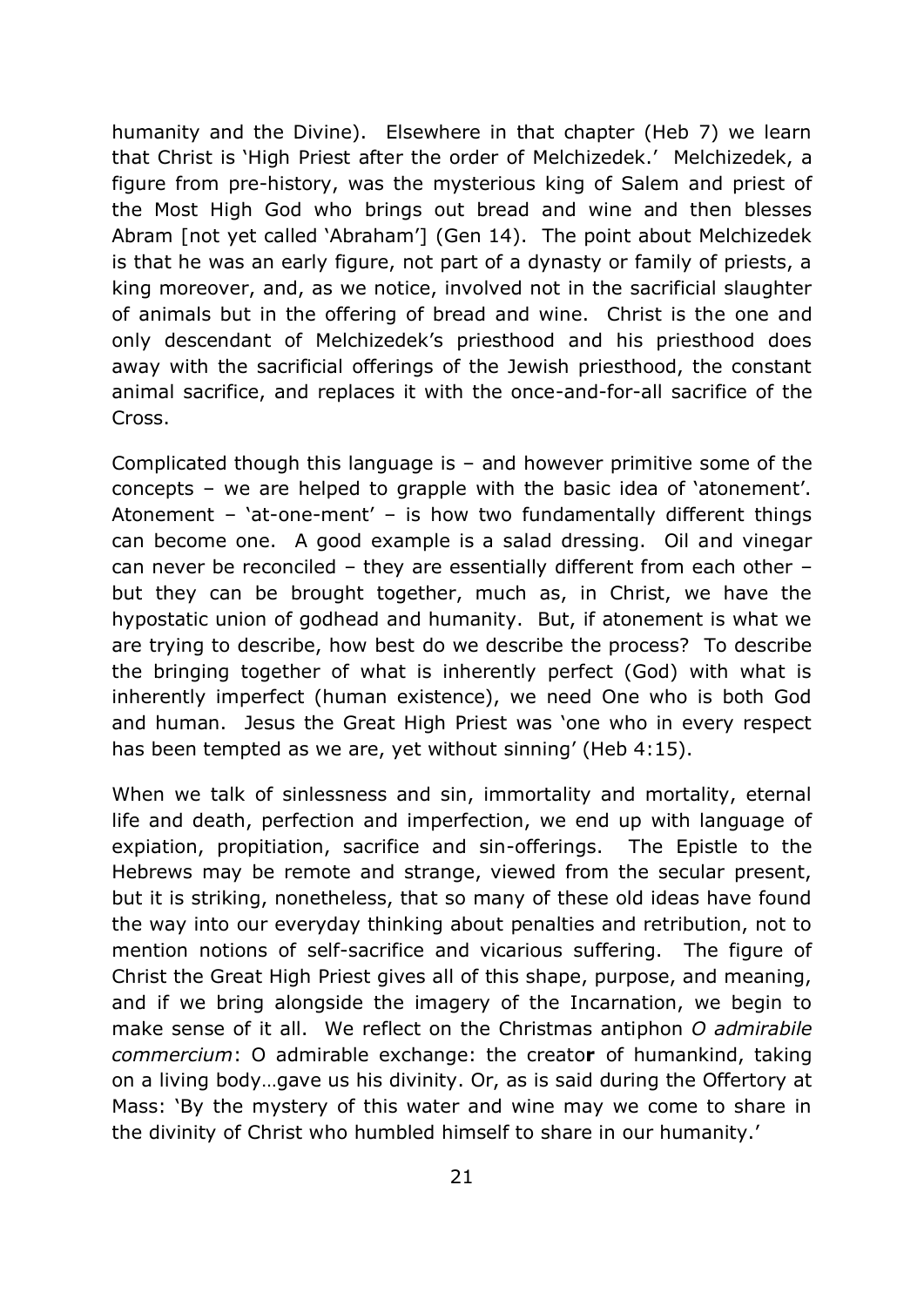## **Friday after Pentecost**

#### **10th June**

**Reading** *1 Kings 19:9, 11-16 (RSV)*

#### *Elijah Meets God at Horeb*

**<sup>9</sup>** And there he came to a cave, and lodged there; and behold, the word of the LORD came to him, and he said to him, 'What are you doing here, Eli′jah?'

**<sup>11</sup>** And he said, 'Go forth, and stand upon the mount before the LORD.' And behold, the LORD passed by, and a great and strong wind rent the mountains, and broke in pieces the rocks before the LORD, but the LORD was not in the wind; and after the wind an earthquake, but the LORD was not in the earthquake; **<sup>12</sup>** and after the earthquake a fire, but the LORD was not in the fire; and after the fire a still small voice. **<sup>13</sup>** And when Eli′jah heard it, he wrapped his face in his mantle and went out and stood at the entrance of the cave. And behold, there came a voice to him, and said, 'What are you doing here, Eli′jah?' **<sup>14</sup>** He said, 'I have been very jealous for the LORD, the God of hosts; for the people of Israel have forsaken thy covenant, thrown down thy altars, and slain thy prophets with the sword; and I, even I only, am left; and they seek my life, to take it away.' <sup>15</sup> And the LORD said to him, 'Go, return on your way to the wilderness of Damascus; and when you arrive, you shall anoint Haz′ael to be king over Syria; **<sup>16</sup>** and Jehu the son of Nimshi you shall anoint to be king over Israel; and Eli′sha the son of Shaphat of A′belmeho′lah you shall anoint to be prophet in your place.

#### **Reflection**

**THIS** morning's is the last of our extracts from the story of Elijah this week. It describes a revelation of fundamental importance in the development of spirituality throughout the ages. It is the mainspring of the Carmelite movement which is present with us in this area in the Friary on Boars Hill. At the end of his ministry Elijah discovers that, though he experiences wind, an earthquake, and a fire, in none of these is the Lord to be found. God does not disclose himself through the forces of nature, even though his glory is evident in creation. After wind, earthquake, and fire there is a still, small voice. It is the still, small voice that we get to in Psalm 46, when, after speaking of the power of God to intervene in the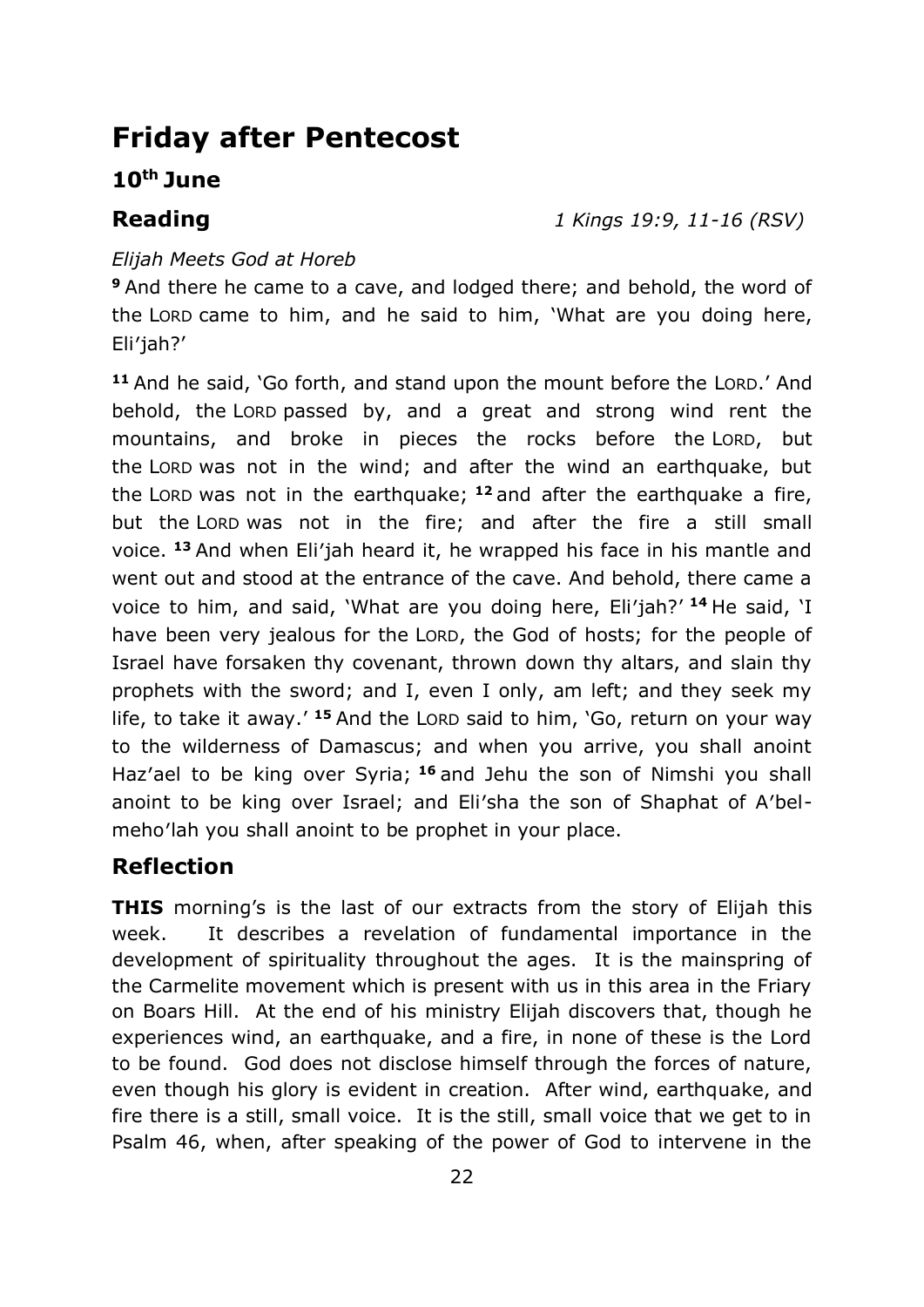world, we have this same still, small voice. 'Be still, and know that I am God…The Lord of hosts is with us; the God of Jacob is our refuge.' The theme is taken up famously in the hymn 'Dear Lord and Father of mankind'. John Greenleaf Whittier, an American Quaker poet, wrote these words and they include:

**Breathe through the heats of our desire Thy coolness and Thy balm; Let sense be dumb, let flesh retire; Speak through the earthquake, wind, and fire, O still, small voice of calm.**

# **St Barnabas**

### **Saturday 11th June**

### **Collect**

O God, who decreed that Saint Barnabas, a man filled with faith and the Holy Spirit, should be set apart fo convert the nations: grant that the Gospel of Christ, which he strenuously preached, may be faithfully proclaimed by word and by deed. Through our Lord Jesus Christ, your Son, who lives and reigns with you in the unity of the Holy Spirit, God, for ever and ever.

**Reading** *Acts 11:21-26; 13:1-3 (RSV)*

#### *Barnabas: a good man, filled with the Holy Spirit and with faith*

**<sup>21</sup>** The hand of the Lord was with them, and a great number that believed turned to the Lord. **<sup>22</sup>** News of this came to the ears of the church in Jerusalem, and they sent Barnabas to Antioch. **<sup>23</sup>** When he came and saw the grace of God, he was glad; and he exhorted them all to remain faithful to the Lord with steadfast purpose; **<sup>24</sup>** for he was a good man, full of the Holy Spirit and of faith. And a large company was added to the Lord. **<sup>25</sup>** So Barnabas went to Tarsus to look for Saul; **<sup>26</sup>** and when he had found him, he brought him to Antioch. For a whole year they met with the church, and taught a large company of people; and in Antioch the disciples were for the first time called Christians….